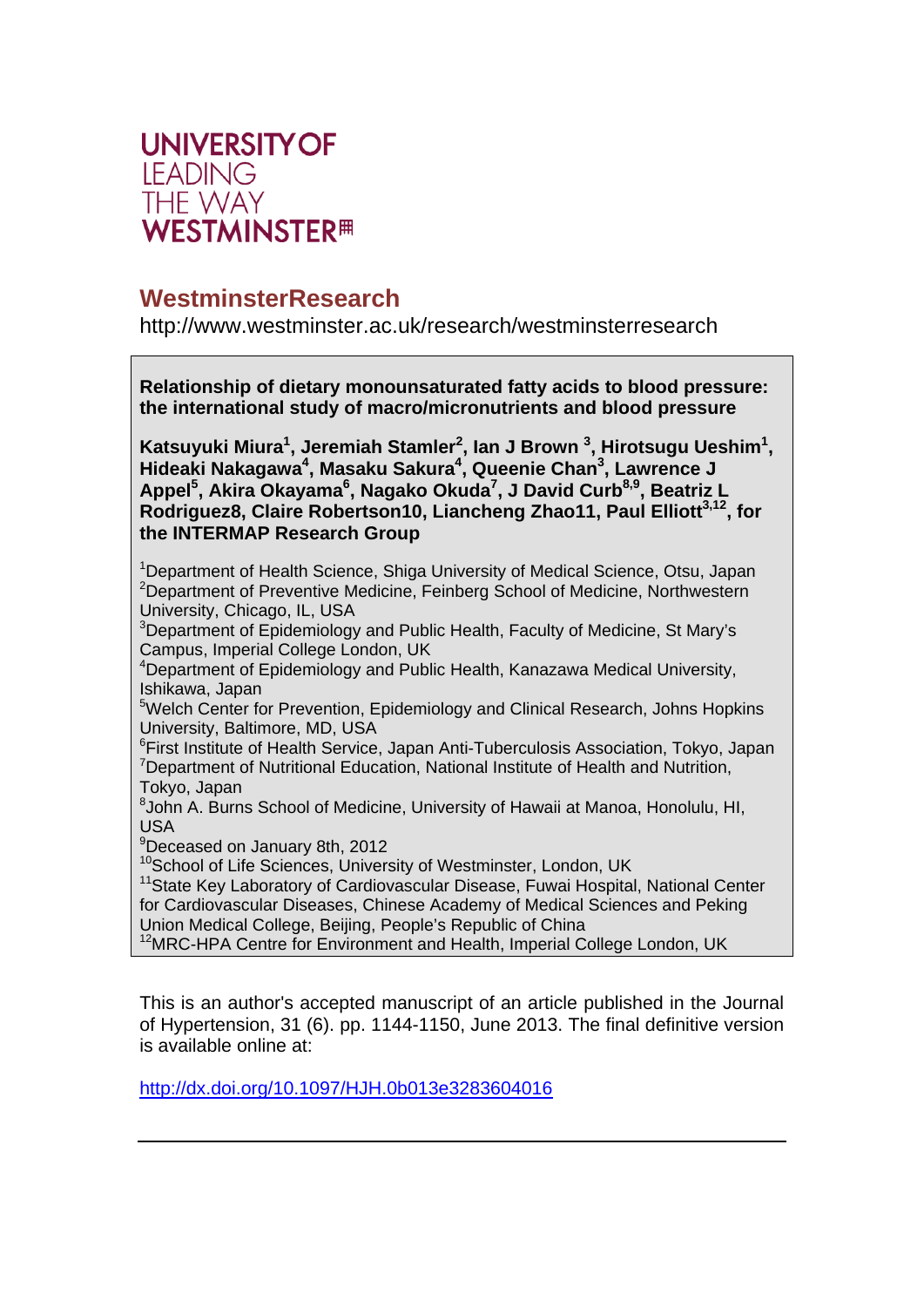The WestminsterResearch online digital archive at the University of Westminster aims to make the research output of the University available to a wider audience. Copyright and Moral Rights remain with the authors and/or copyright owners.

Users are permitted to download and/or print one copy for non-commercial private study or research. Further distribution and any use of material from within this archive for profit-making enterprises or for commercial gain is strictly forbidden.

Whilst further distribution of specific materials from within this archive is forbidden, you may freely distribute the URL of WestminsterResearch: (http://westminsterresearch.wmin.ac.uk/).

In case of abuse or copyright appearing without permission e-mail repository@westminster.ac.uk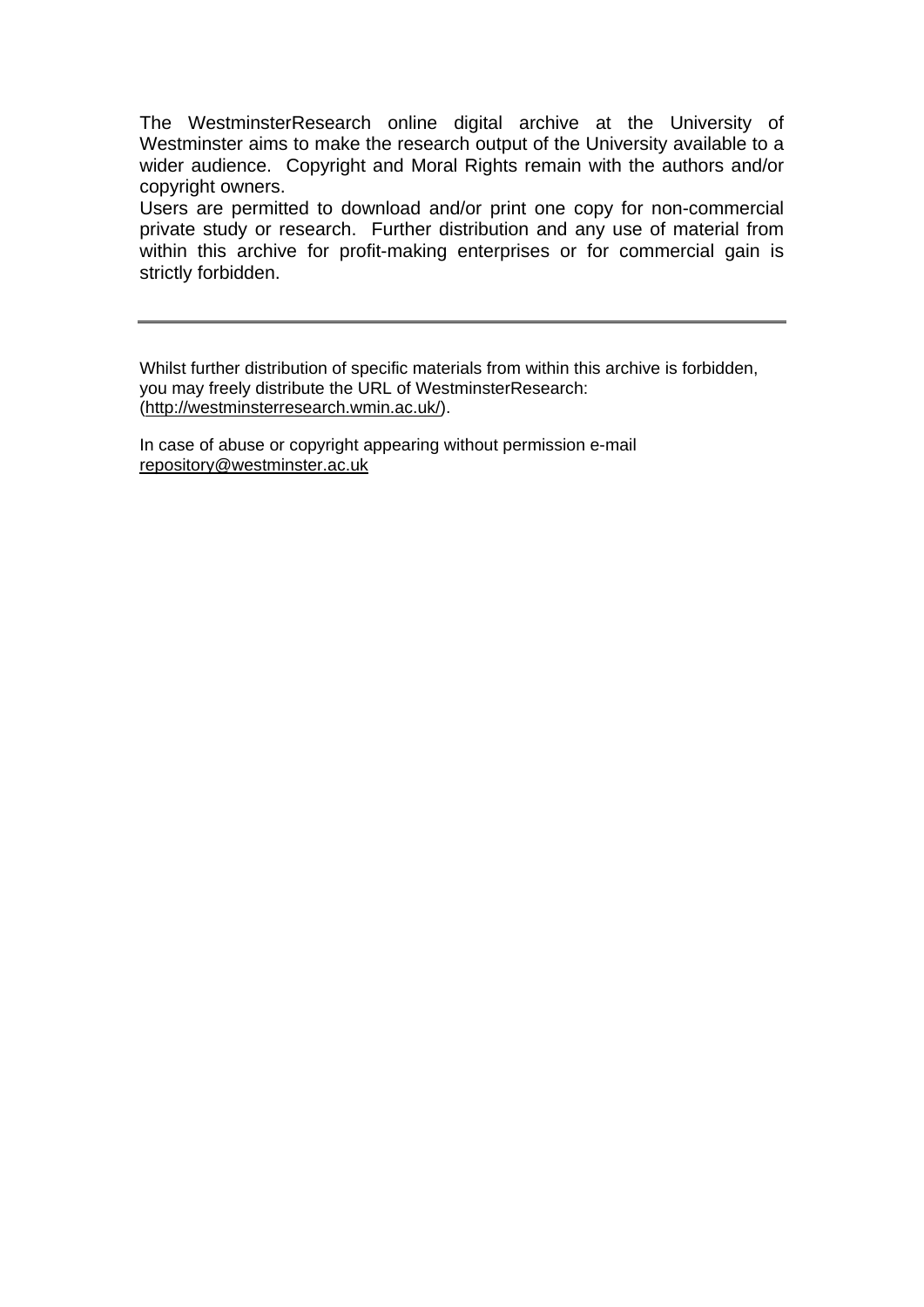# **Relationship of Dietary Monounsaturated Fatty Acids to Blood Pressure: The International Study of Macro/Micronutrients and Blood Pressure**

**Short title:** Monounsaturated Fat and Blood Pressure

Katsuyuki MIURA<sup>a</sup>, Jeremiah STAMLER<sup>b</sup>, Ian J BROWN<sup>c</sup>, Hirotsugu UESHIMA<sup>a</sup>, Hideaki NAKAGAWA<sup>d</sup>, Masaku SAKURAI<sup>d</sup>, Queenie CHAN<sup>c</sup>, Lawrence J APPEL<sup>e</sup>, Akira OKAYAMA<sup>f</sup>, Nagako OKUDA<sup>g</sup>, J David CURB<sup>h,i</sup>, Beatriz L RODRIGUEZ<sup>h</sup>, Claire ROBERTSON<sup>j</sup>, Liancheng ZHAO<sup>k</sup>, Paul ELLIOTT<sup>c, l</sup>, for the INTERMAP Research Group

a Department of Health Science, Shiga University of Medical Science, Otsu, Japan

<sup>b</sup> Department of Preventive Medicine, Feinberg School of Medicine, Northwestern University, Chicago, IL, USA

c Department of Epidemiology and Public Health, Faculty of Medicine, St Mary's Campus, Imperial College London, UK

d Department of Epidemiology and Public Health, Kanazawa Medical University, Ishikawa, Japan

e Welch Center for Prevention, Epidemiology and Clinical Research, Johns Hopkins University, Baltimore, MD, USA

f First Institute of Health Service, Japan Anti-Tuberculosis Association, Tokyo, Japan

<sup>g</sup> Department of Nutritional Education, National Institute of Health and Nutrition, Tokyo, Japan

h John A. Burns School of Medicine, University of Hawaii at Manoa, Honolulu, HI, USA

<sup>i</sup> Deceased on January 8th, 2012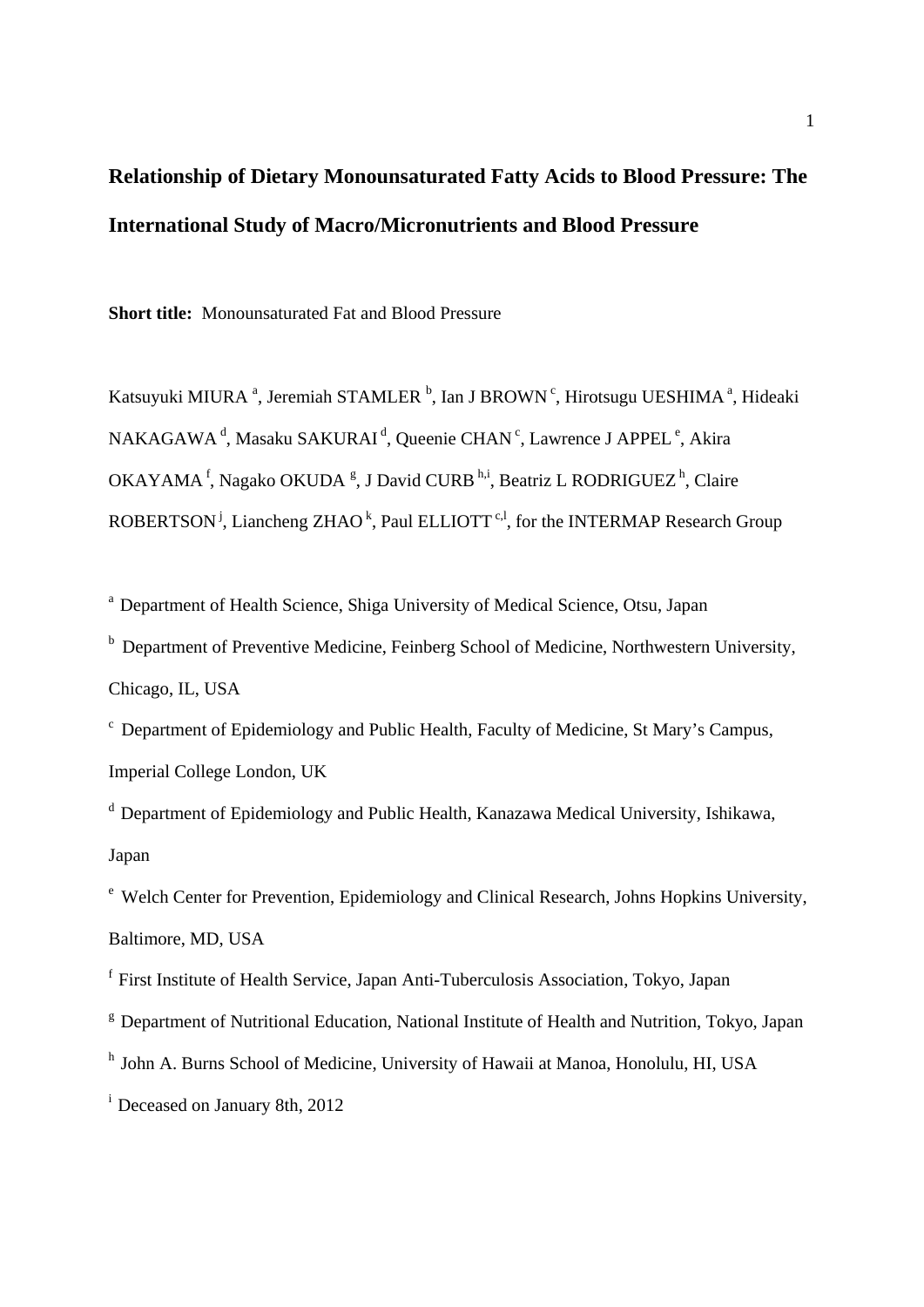<sup>j</sup> School of Life Sciences, University of Westminster, London, UK

k State Key Laboratory of Cardiovascular Disease, Fuwai Hospital, National Center for Cardiovascular Diseases, Chinese Academy of Medical Sciences and Peking Union Medical College, Beijing, People's Republic of China

<sup>1</sup> MRC-HPA Centre for Environment and Health, Imperial College London, UK

# **SOURCES OF FUNDING**

This research is supported by grant 2-RO1-HL50490 from the U.S. National Heart, Lung, and Blood Institute, National Institutes of Health (NIH) and by the NIH Office on Dietary Supplements, Bethesda, Maryland; and by national agencies in China, Japan (the Ministry of Education, Science, Sports, and Culture, Grant-in-Aid for Scientific Research [A], No. 090357003), and the U.K. P.E.'s research is supported in part by a grant from the National Institute of Health Research (NIHR) Biomedical Research Centre, Imperial College Healthcare NHS Trust. P.E. is an NIHR Senior Investigator.

# **CONFLICT OF INTEREST DISCLOSURES**

None.

# **Correspondence and reprint requests to:**

Katsuyuki Miura, MD, PhD

Department of Health Science, Shiga University of Medical Science

Seta-Tsukinowa-cho, Otsu, Shiga, 520-2192, Japan.

Tel: +81-77-548-2191 Fax: +81-77-543-9732 E-mail: miura@belle.shiga-med.ac.jp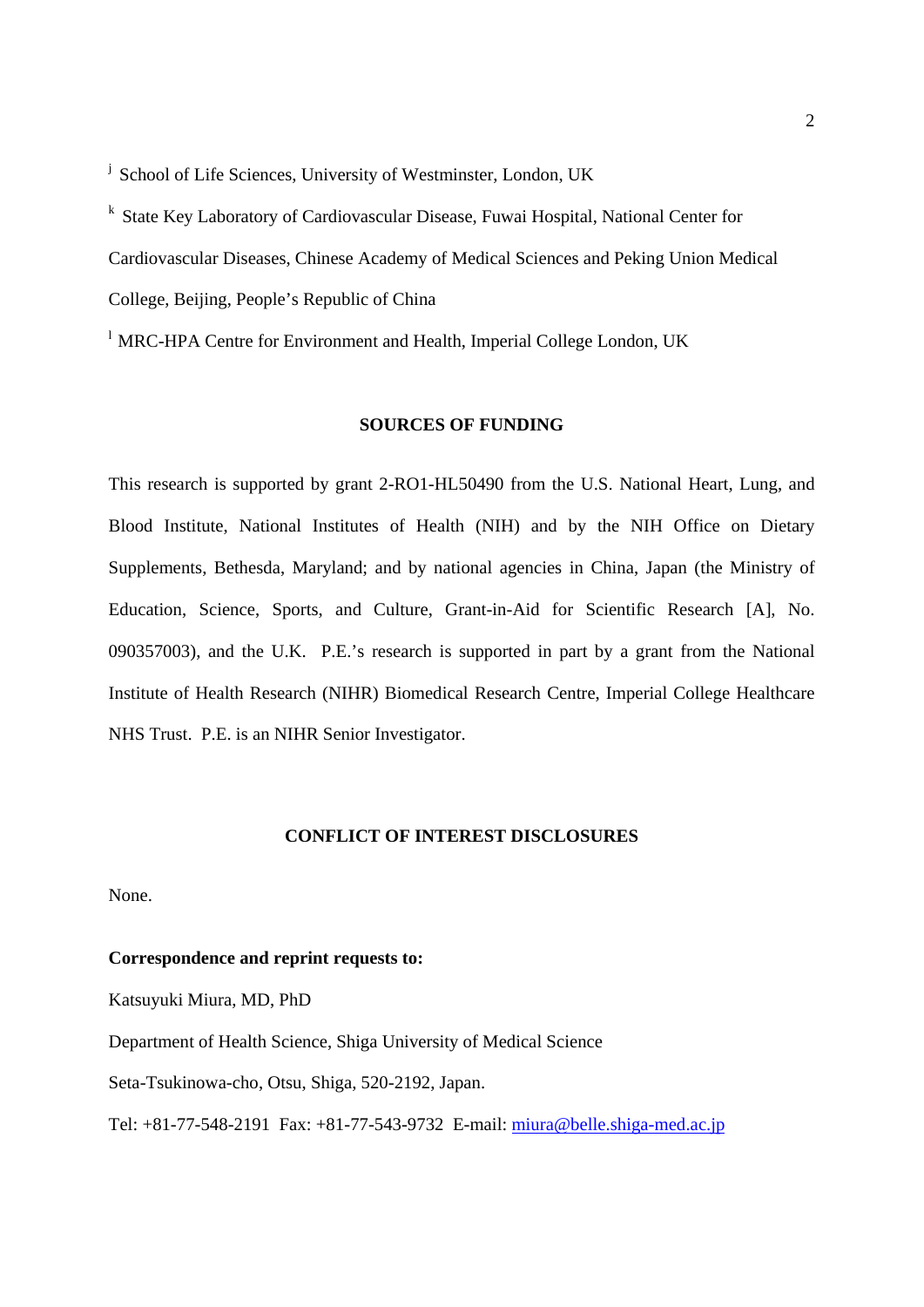Total word count: 4,680 words (excluding tables, captions, and online supplement tables)

Two tables, one figure, four online supplementary tables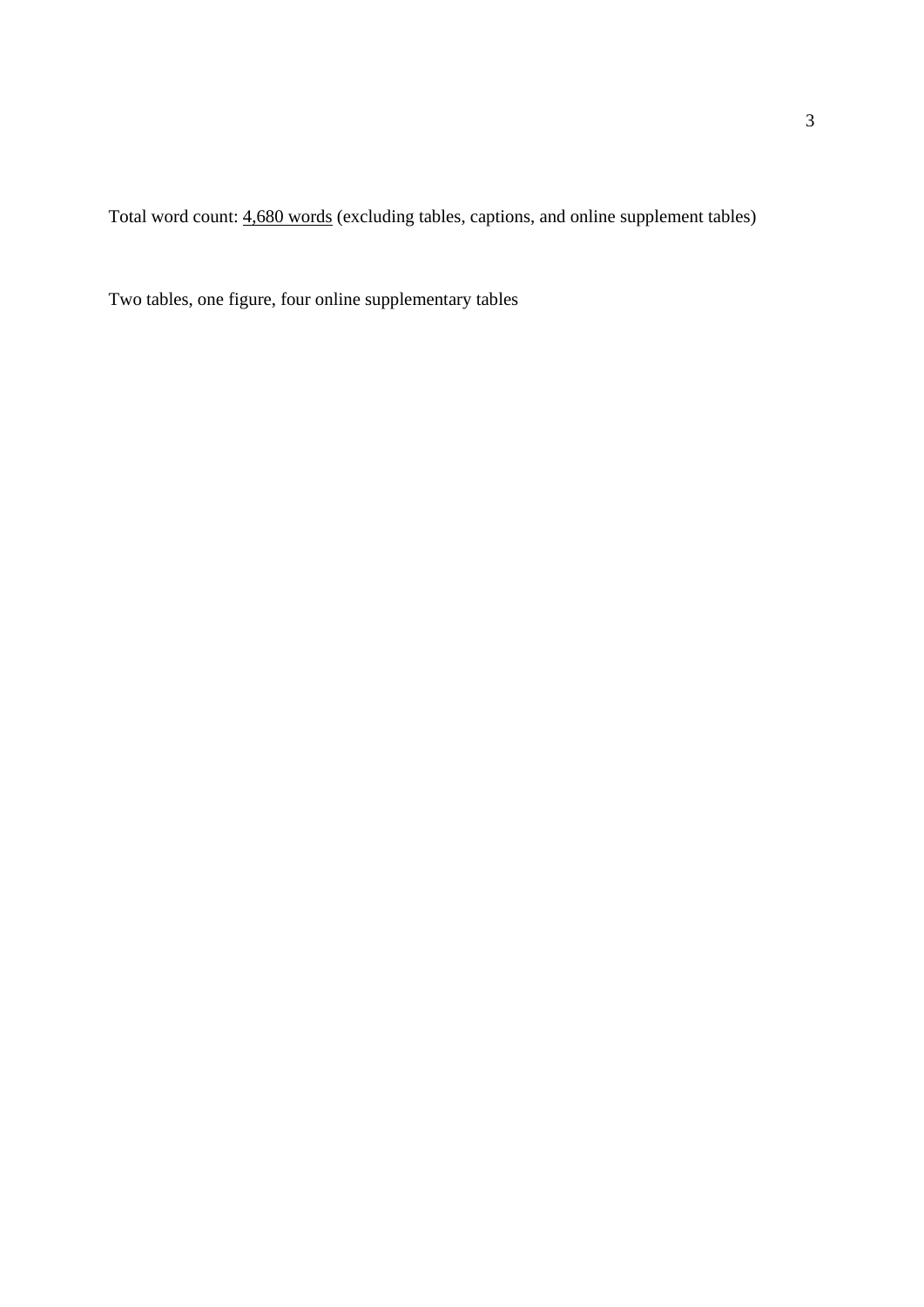#### **ABSTRACT**

**Objective:** In short-term feeding trials, replacement of other macronutrients with monounsaturated fatty acid reduces blood pressure. However, observational studies have not clearly demonstrated a relationship between monounsaturated fatty acid intake and blood pressure. We report associations of monounsaturated fatty acid intake of individuals with blood pressure in a cross-sectional study.

**Methods:** The International Study of Macro/Micronutrients and Blood Pressure is a crosssectional epidemiologic study of 4,680 men and women ages 40-59 from 17 population samples in China, Japan, United Kingdom, and United States. Nutrient intake data were based on four indepth multi-pass 24-hour dietary recalls/person and two timed 24-hour urine collections/person. Blood pressure was measured eight times at four visits.

**Results:** Mean monounsaturated fatty acid intake ranged from 8.1 %kcal (China) to 12.2%kcal (United States). With sequential models to control for possible confounders (dietary, other), linear regression analyses showed significant inverse relationship of total monounsaturated fatty acid intake with diastolic blood pressure for all participants; for 2,238 "non-intervened" individuals, the relationship was stronger. Estimated diastolic blood pressure differences with 2- SD higher monounsaturated fatty acids (5.35 %kcal) were -0.82 mm Hg (*P*<0.05) for all participants and -1.70 mm Hg (*P*<0.01) for non-intervened individuals. Inverse associations of dietary total oleic acid (main monounsaturated) with blood pressure in non-intervened individuals were not significant, but those of oleic acid from vegetable sources were stronger and significant  $(P<0.05)$ .

**Conclusions:** Dietary monounsaturated fatty acid intake, especially oleic acid from vegetable sources, may contribute to prevention and control of adverse blood pressure levels in general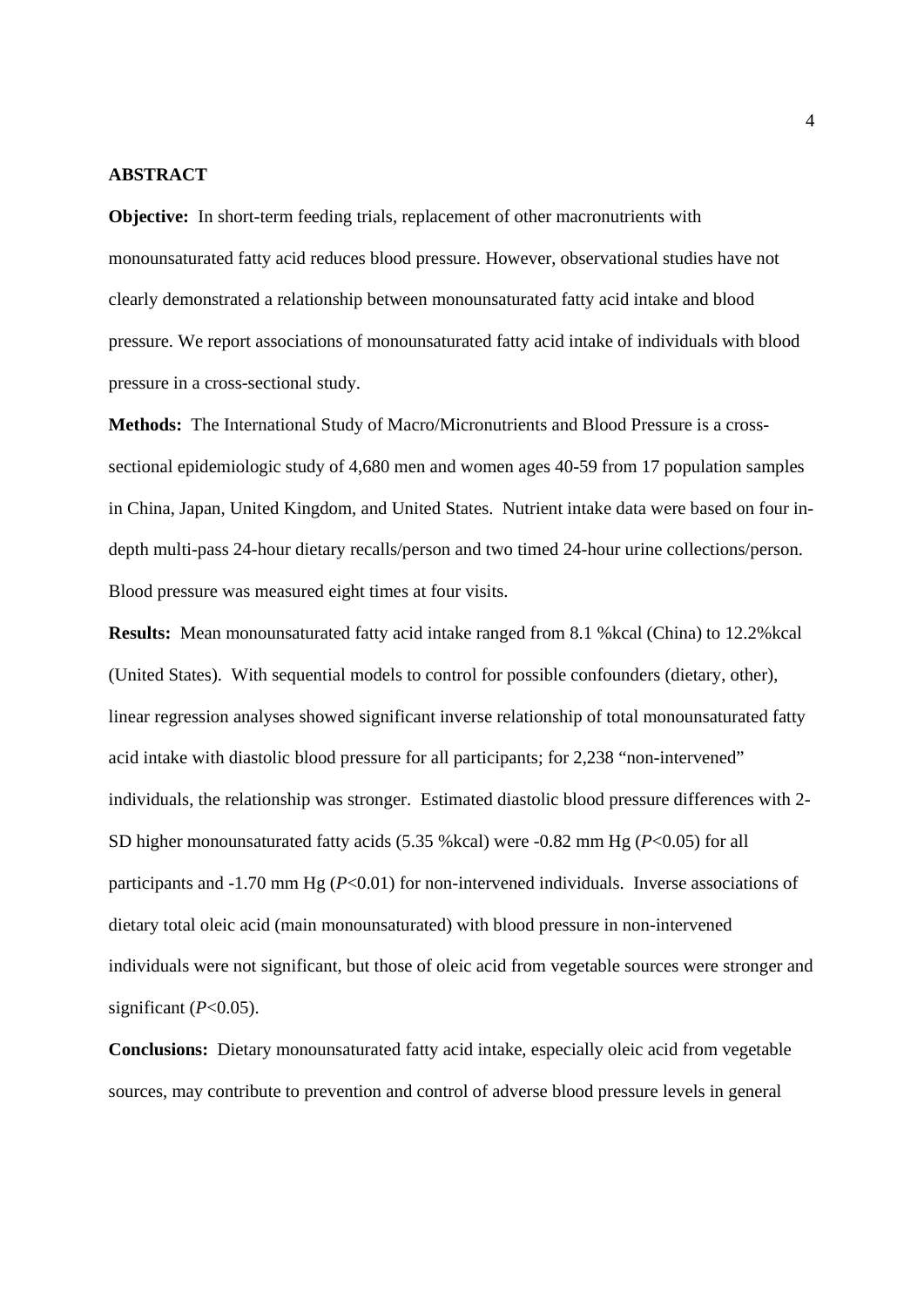populations.

## **Condensed Abstract**

The associations of monounsaturated fatty acid intake of individuals with blood pressure was investigated in a cross-sectional epidemiologic study of 4,680 men and women ages 40-59 from 17 population samples in China, Japan, United Kingdom, and United States. Linear regression analyses showed significant inverse relationship of total monounsaturated fatty acid intake with diastolic blood pressure. Inverse associations of dietary total oleic acid from vegetable sources with blood pressure in non-intervened individuals were stronger and significant. Dietary monounsaturated fatty acid intake, especially oleic acid from vegetable sources, may contribute to prevention and control of adverse blood pressure levels in general populations.

**Key words:** Blood pressure; nutrition; monounsaturated fatty acids; oleic acid; population study

# **Abbreviations:**

MFA, monounsaturated fatty acids; SFA, saturated fatty acids; PFA, polyunsaturated fatty acids; INTERMAP, the International Study of Macro/Micronutrients and Blood Pressure.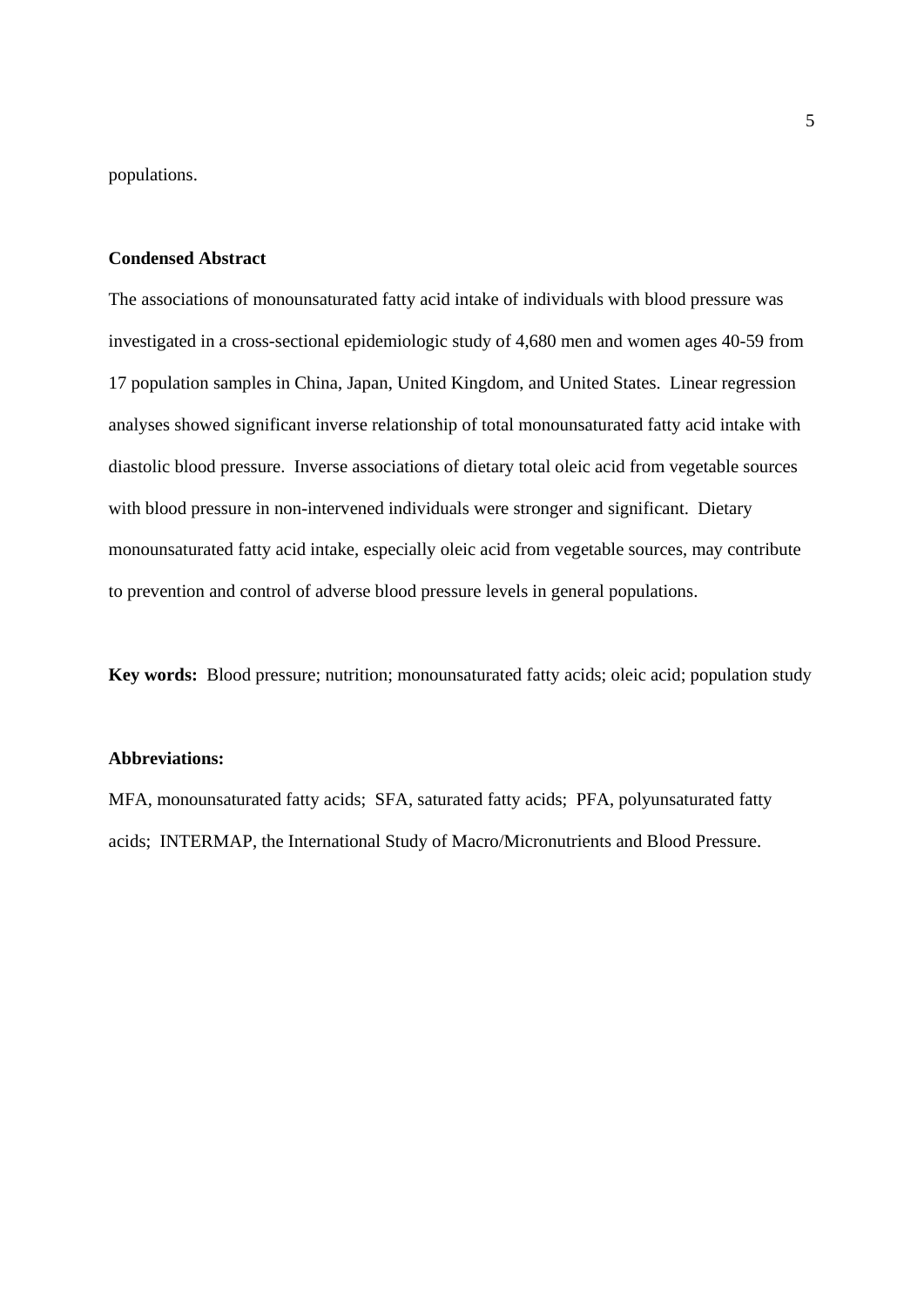#### **INTRODUCTION**

A Mediterranean diet has been reported to reduce cardiovascular disease risk [1]. A major characteristic of a Mediterranean diet is a high proportion of energy from monounsaturated fatty acids (MFA), mainly from olive oil. Dietary intake of MFA has been hypothesized to have a favorable effect on blood pressure (BP). Data from short term feeding trials have documented that MFA replacement of saturated fatty acids (SFA), polyunsaturated fatty acids (PFA), or carbohydrate lowered BP [2-5]. However, findings from observational studies, cross-sectional and longitudinal, have been inconsistent [6-12]. Thus, effects of dietary MFA on BP in the general population merit further study. Possible reasons for inconsistencies across studies include limitations in methods of dietary assessment, e.g., a single 24-h dietary recall, or use of food frequency questionnaires, with consequent limited ability to classify dietary intake of individuals accurately; BP measurements insufficiently standardized; and small sample sizes with resultant low statistical power.

The population-based International Study of Macro/Micronutrients and Blood Pressure (INTERMAP) was designed to address these problems [13-25]. Its basic premise is that multiple nutrients have small independent influences on BP of individuals that in combination summate as sizable effects. To detect the impact of single nutrients or foods on BP of individuals, it is essential to collect standardized, high-quality data on large samples of diverse populations. Accordingly, INTERMAP surveyed in-depth 4,680 men and women, ages 40-59, from 17 population samples in Japan, Peoples Republic of China, United Kingdom, and United States. INTERMAP investigators hypothesized that intakes of total MFA and its main constituent oleic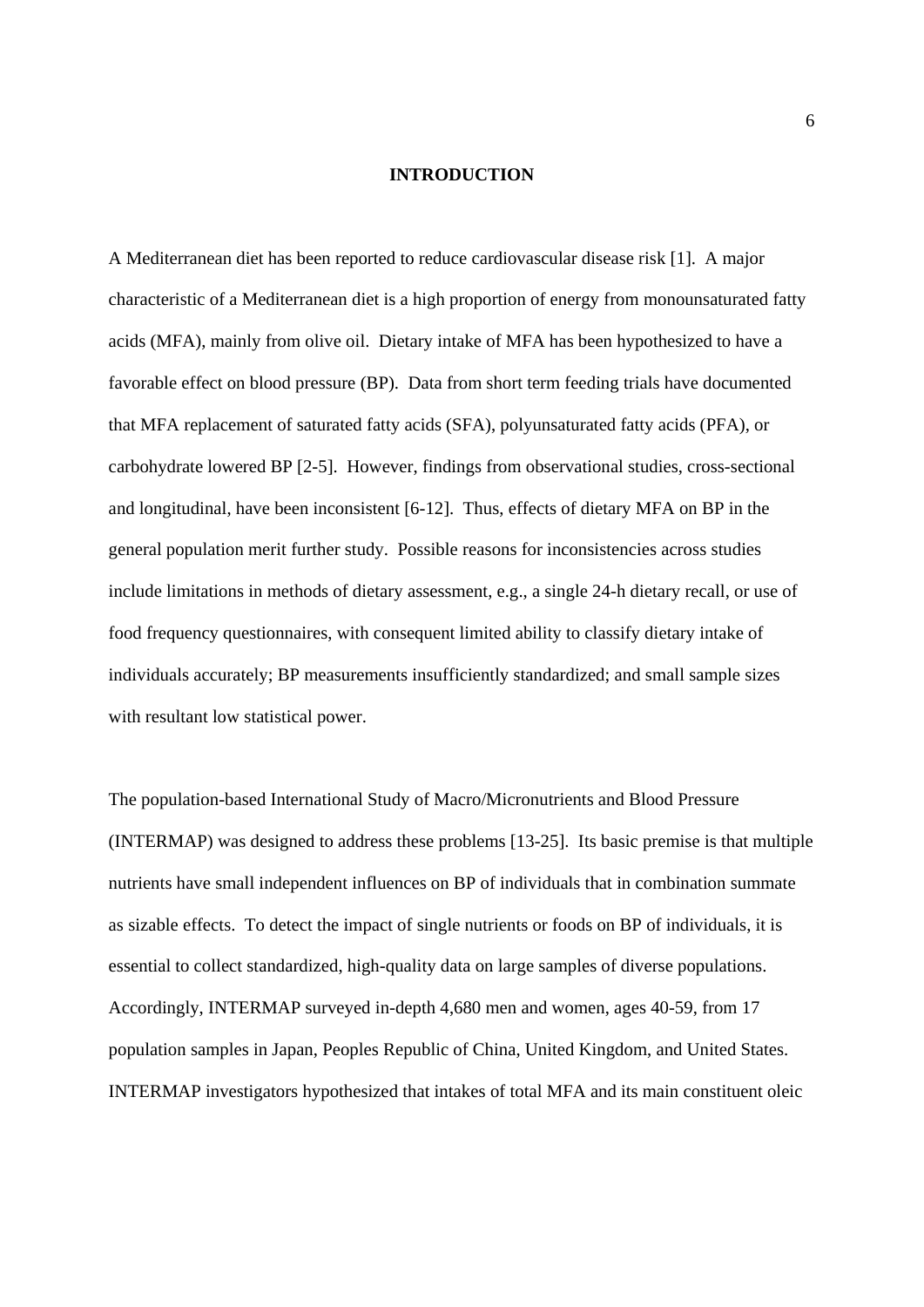acid by individuals are inversely related to their blood pressure [13].

#### **METHODS**

#### **Population Samples, Field Methods (1996-1999)**

INTERMAP included 4,680 men and women ages 40-59 years from population samples in Japan (four samples), People's Republic of China (PRC, three), United Kingdom (UK, two), and United States (USA, eight) [13]. Participants were selected randomly from population lists, stratified by age/gender. Staff were trained, standardized, and certified for BP measurement by international/national senior colleagues based on a common protocol [13]. Each participant attended four visits, visits 1 and 2 on consecutive days, visits 3 and 4 on consecutive days on average 3 weeks later. For BP measurement, each participant -- having emptied his/her bladder - - was seated comfortably for five minutes, feet flat on the floor, in a quiet room, with no physical activity in the preceding half hour. Korotkoff sounds I and V were criteria for systolic BP (SBP) and diastolic BP (DBP). BP was measured twice at each visit with a random zero sphygmomanometer; BP at each visit was the average of the two readings. Measurements of height and weight, and questionnaire data on daily alcohol consumption over the previous seven days were obtained at two visits (14 days total). Dietary data were collected at each visit by a trained certified interviewer with use of the in-depth multi-pass 24-hr recall method [14]. All foods and drinks consumed in the previous 24 hours, including dietary supplements, were recorded. Questionnaire data were obtained on demographic, biomedical, and other possible confounders. Quality control throughout the field surveys was on-going and extensive at the international, national, and local levels [13, 14].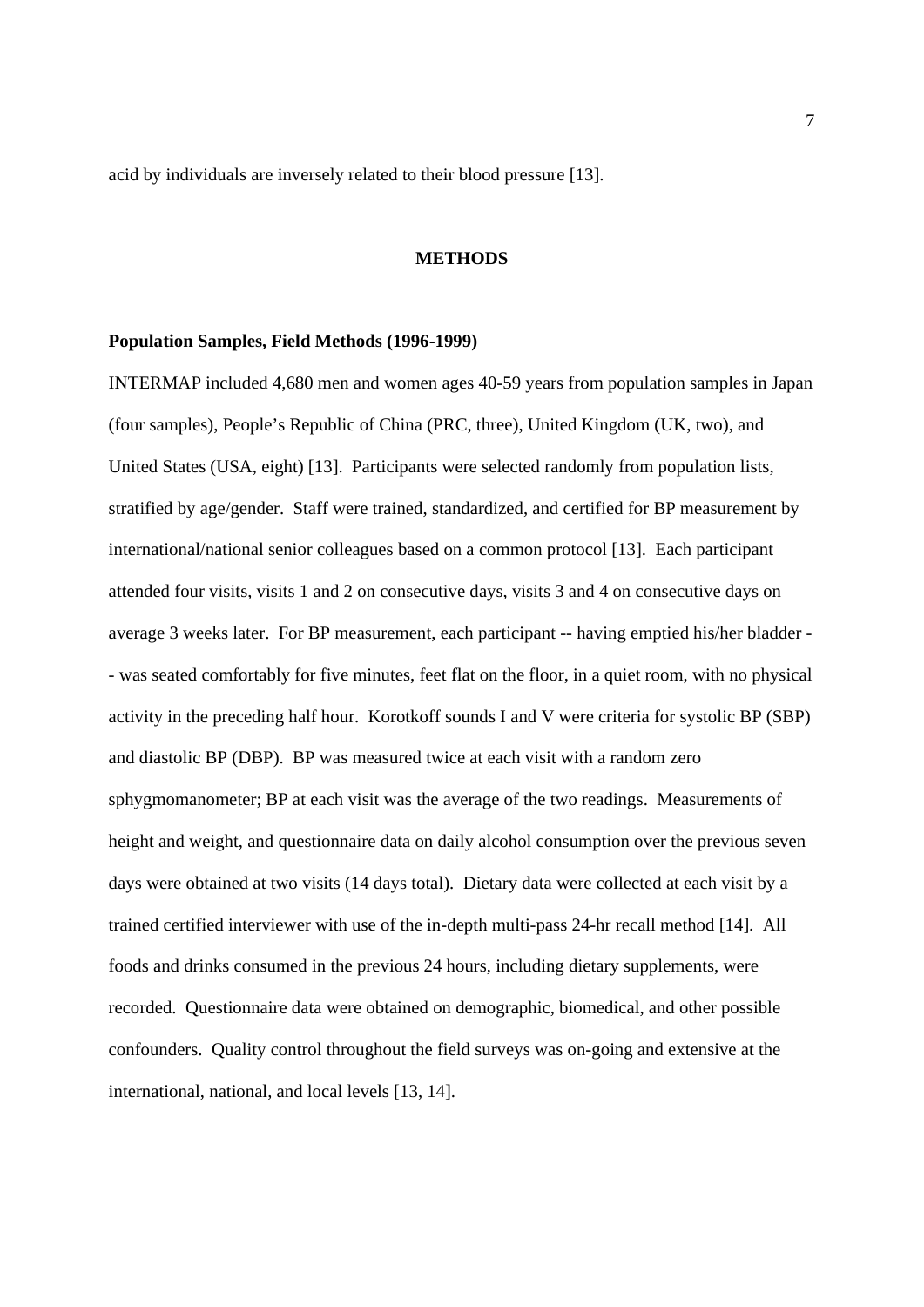Each participant provided two 24-hour urine collections, start and end timed at the research center (visits 1-2 and 3-4); measurementsincluded urinary volume, sodium, potassium, creatinine [13]; 8% of urine samples were split locally and sent blind to the Central Laboratory to estimate technical error.

Individuals were excluded if they did not attend all four visits; diet data were considered unreliable; energy intake from any 24-hour dietary recall was below 500 kcal/day or greater than 5,000 kcal/day for women, 8,000 kcal/day for men; two urine collections were not available; data on other variables were incomplete or indicated protocol violation (total exclusions: 215 people).

The study received institutional ethics committee approval for each site; all participants gave written informed consent.

# **Statistical Methods**

Food data of individuals were converted into nutrients (83 nutrients) with use of enhanced country-specific food tables, standardized across countries by the Nutrition Coordinating Center, University of Minnesota [14, 15]. For nutrients supplying energy, intake was calculated as percent total energy (%kcal); for others, as intake/1,000 kcal; nutrients were calculated also as amounts/24 hours. Food data were used to assess main food groups supplying total MFA and its main component oleic acid. Urinary values/24 hours were calculated as products of urinary concentrations and timed volumes standardized to 24 hours. Measurements/person were averaged, for BP and nutrient variables, across the four visits and for urinary excretions across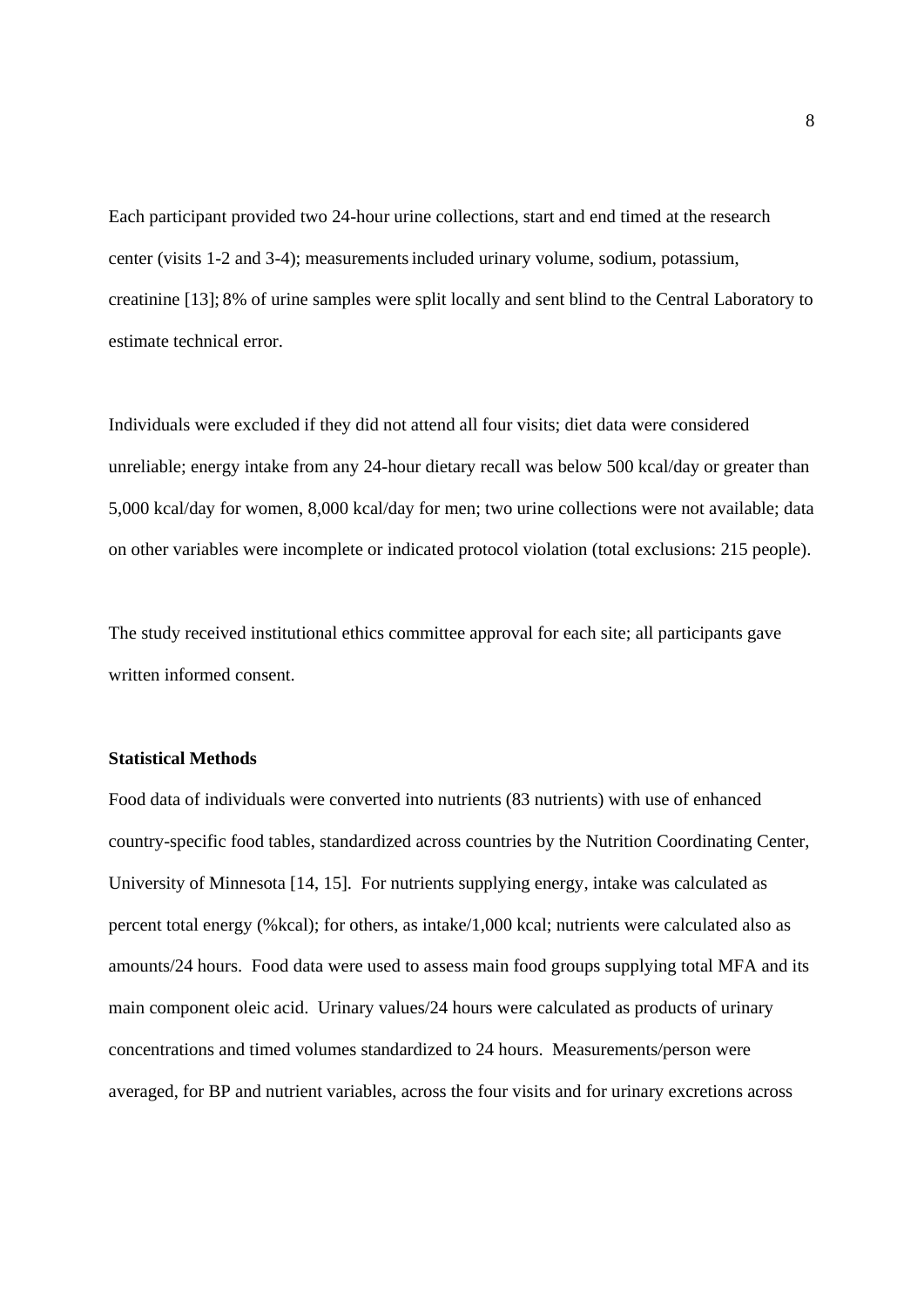the two collections. For descriptive statistics, means and standard deviations, numbers and percentages were calculated by country and study-wide.

Associations among nutritional variables were explored by partial correlation, adjusted for sample, age, gender; pooled across countries, weighted by sample size. Multiple linear regression analyses were used to examine relationships of dietary MFA and oleic acid (%kcal) of individuals to their SBP and DBP. These analyses were done for two cohorts: all 4,680 participants and 2,238 "non-intervened" persons not being on a special diet, not consuming nutritional supplements, not diagnosed with cardiovascular disease/diabetes, and not taking medication for high BP, cardiovascular disease or diabetes; i.e., exclusion of people whose data might bias the dietary MFA-BP relationship. Adjustment for confounders was done sequentially: for sample, age, gender, body mass index (BMI), moderate/heavy physical activity (hours/day), smoking status (current smoker or not), family history of hypertension, reported special diet, dietary supplement intake, history of cardiovascular disease, or diabetes (model A); plus 24-hour urinary sodium, potassium, and 7-day alcohol intake (model B); plus dietary cholesterol, total SFA, calcium (model C). Models D1–D3 were adjusted for model C variables plus each stipulated nutrient; i.e., dietary fiber (model D1), dietary phosphorus (model D2), and vegetable protein (model D3). Corresponding analyses were done for dietary total oleic acid, oleic acid from animal sources, oleic acid from vegetable sources (%kcal) instead of dietary MFA. For these analyses, model E involved adjustment for non-heme iron [20] and glutamic acid [21] in addition to model D3 variables.

Regression models were fit separately by country and coefficients pooled across countries,

9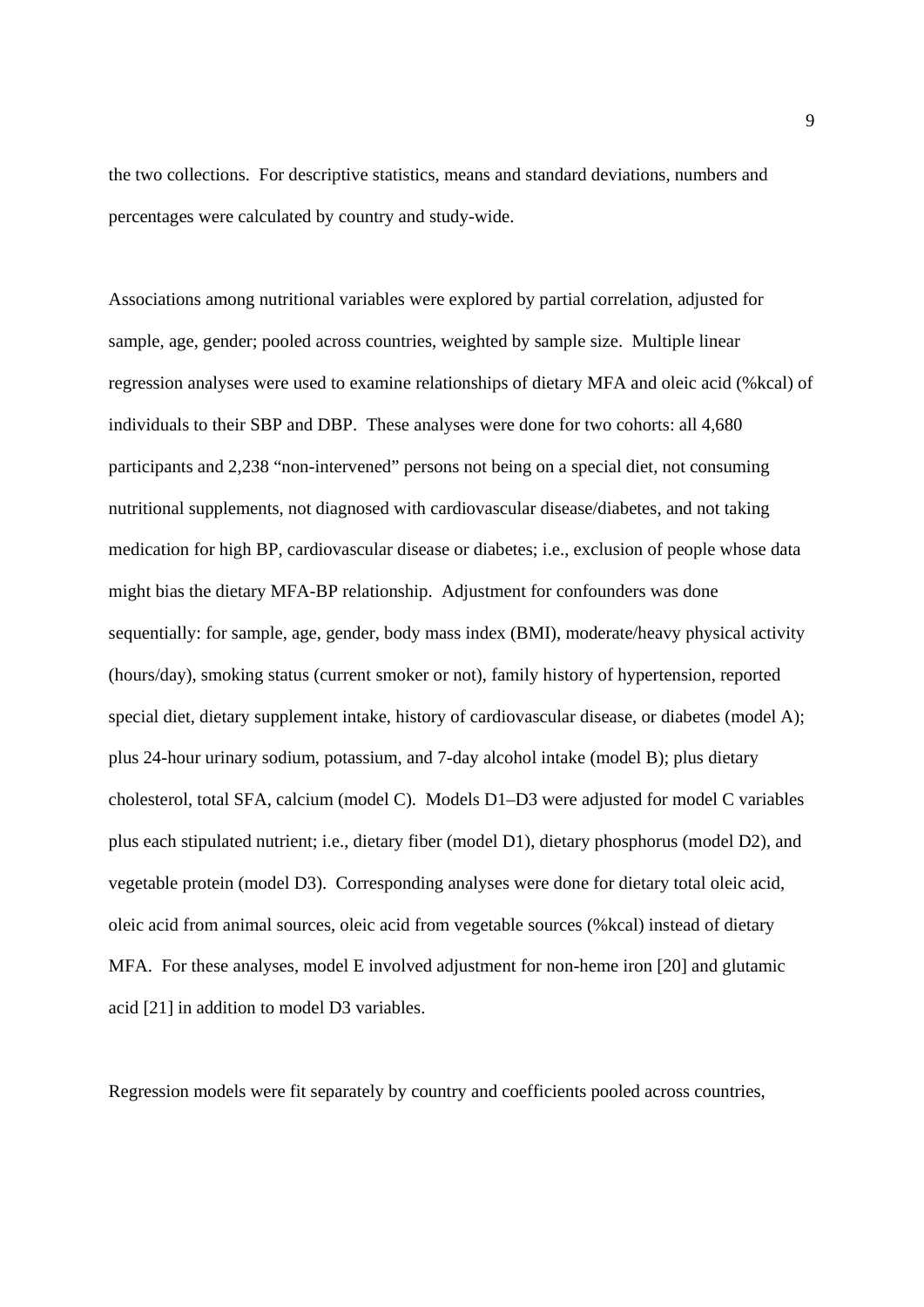weighted by inverse of variance, to estimate overall associations; cross-country heterogeneity was tested; interactions were assessed for age and gender. Regression coefficients were expressed as mm Hg for two standard deviation (SD) difference in dietary MFA or oleic acid, from pooled within-country standard deviations weighted by sample size. Adjusted mean BPs by quartiles of dietary MFA were also calculated and plotted in a figure.

Analyses were with SAS version 9.2 (SAS Institute Inc., Cary, NC, USA).

#### **RESULTS**

## **Descriptive Statistics**

Average SBP ranged from 117.2 (Japan) to 121.3 mm Hg (PRC); average DBP, from 73.2 (PRC) to 77.3 (UK) mm Hg (Online Table 1). Mean BMI and energy intake were lower for Japanese and PRC participants, highest for American participants. Mean total MFA intake from foods was highest in USA (31.9 g/day, 12.2 %kcal) and lowest in PRC (18.5 g/day, 8.1 %kcal). Mean oleic acid intake was highest in USA (29.8 g/day, 11.6 %kcal) and lowest in PRC (15.4 g/day, 6.7 %kcal); oleic acid was about 91% of total MFA (range across countries: 83%, PRC to 95%, USA). Main food groups supplying MFA were, first, fats/oils/margarines (51%, PRC; 32%, USA; 31%, UK; 26%, Japan), and, second, meat (26%, USA; 21%, UK; 20%, PRC; 20%, Japan) (Online Table 2). MFA was also consumed in milk/cheese, cakes/puddings/cookies/other sweet snacks, fish, condiments/seasonings, and pasta/rice/noodles.

# **Partial Correlation Data**

High direct correlations prevailed for dietary MFA (%kcal) with SFA (partial r=0.73), PFA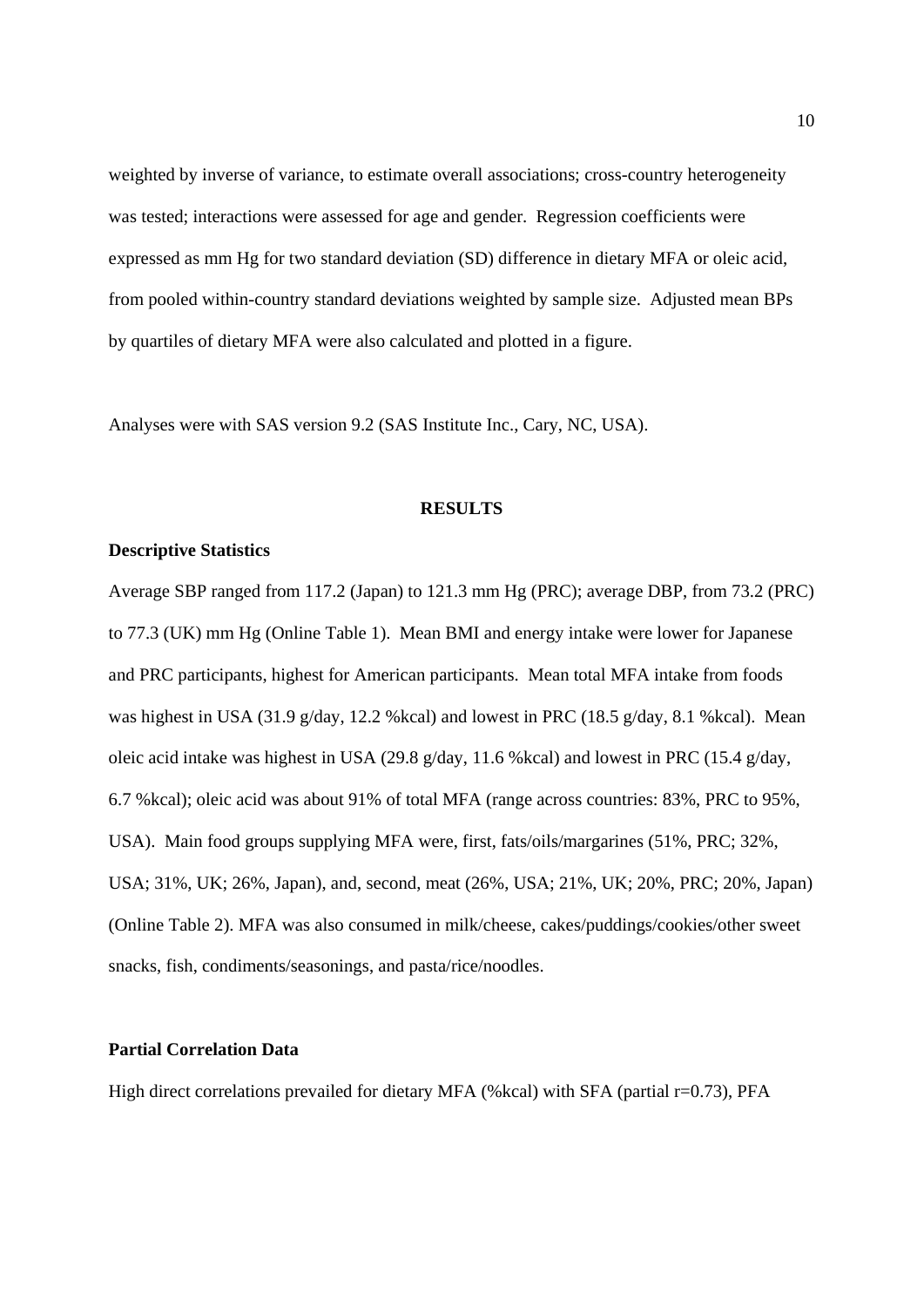(0.52), n-6 PFA (0.51), dietary cholesterol (0.37); inverse correlations with vegetable protein (-0.33), fiber (-0.29), and magnesium (-0.28) (Online Table 3). MFA correlations were small with calcium, urinary sodium, potassium, 7-day alcohol (partial r values -0.09 to +0.09). All the foregoing correlations prevailed also for total oleic acid; oleic acid from animal sources correlated directly with total SFA (partial  $r=0.73$ ); oleic acid from vegetable sources correlated directly with total PFA (0.63) and n-6 PFA (0.63).

# **Relation of Dietary MFA to Blood Pressure**

All 4,680 participants: In models A and B, dietary MFA was not related to SBP and DBP (Table 1). In model C with further adjustment also for dietary cholesterol, total SFA, and calcium, dietary MFA was significantly and inversely related to DBP; results were similar with additional adjustment for fiber, phosphorus, or vegetable protein (models D1-3). With two SD higher MFA  $(5.35 \text{ %kcal} =$  about 12.8 grams/day), estimated difference in average DBP was approximately -0.8 mm Hg. Interactions with age or gender were not statistically significant in most models. While all tests for cross-country heterogeneity were non-significant for DBP, the inverse MFA-BP relation was largest for Chinese participants, e.g., model D3, estimated DBP difference -2.70 mm Hg with 2 SD higher MFA (Z-score -2.35; *P*<0.05) (Online Table 4). Corresponding analyses with control for urinary Na/creatinine and K/creatinine (instead of 24-hour Na and K excretion) yielded similar findings (data not tabulated). SBP was not associated with MFA in any models.

Multivariate-adjusted mean values of DBP by quartiles of dietary MFA showed a linear inverse relation (*P* for trend = 0.036) (Figure). Adjusted mean DBP was 73.7 mm Hg in the 1<sup>st</sup> quartile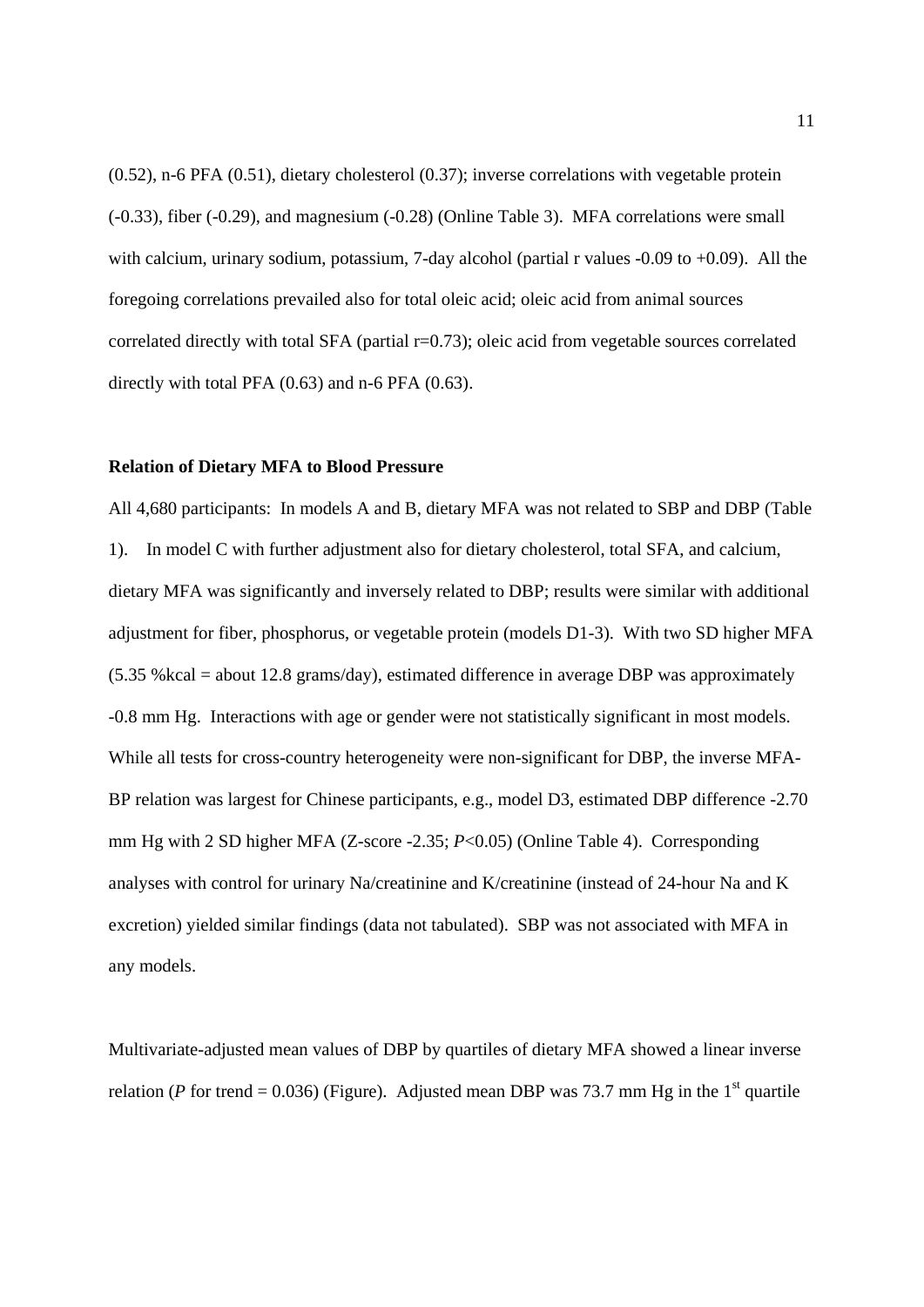and 71.1 mm Hg in the  $4<sup>th</sup>$  quartile.

"Non-intervened" subcohort ( $n = 2,238$ ): In this subcohort, the percentage of persons with untreated high BP was: 11.8% (men) and 5.6% (women). Dietary MFA was inversely related to SBP and DBP, significantly to DBP (Table 1). Estimated SBP and DBP differences were consistently greater than for all participants, e.g., model D3, SBP difference -1.29 mm Hg (Zscore -1.39; *P*=0.16), DBP difference -1.70 mm Hg (Z-score -2.65; *P*<0.01) with 2 SD higher MFA. Interactions with age or gender were not significant in most models. While tests for cross-country heterogeneity were non-significant, BP differences were larger for Chinese participants, SBP -2.31 mm Hg, DBP -3.17 mm Hg, and for UK participants, SBP -4.12 mm Hg, DBP -2.15 mm Hg (model D3) (Online Table 4). Analyses with control for urinary Na/creatinine and K/creatinine yielded similar findings, e.g., model D3, SBP difference -1.22 mm Hg (Z-score -1.32; P=0.18) and DBP difference -1.68 mm Hg (Z-score -2.63; P<0.01) with 2 SD higher MFA (data not tabulated).

# **Relation of Dietary Oleic Acid to Blood Pressure**

Total dietary oleic acid: For all 4,680 participants, dietary total oleic acid was non-significantly inversely related to DBP in multivariate-adjusted models (Table 2). For the non-intervened subcohort, dietary total oleic acid tended to relate inversely non-significantly to SBP and DBP; estimated SBP and DBP differences with 2 SD higher intake were larger than for all participants.

Dietary oleic acid from vegetable sources: Dietary oleic acid from vegetable sources was related inversely with SBP and DBP in all participants (Table 2) -- SBP difference -0.70 mm Hg, DBP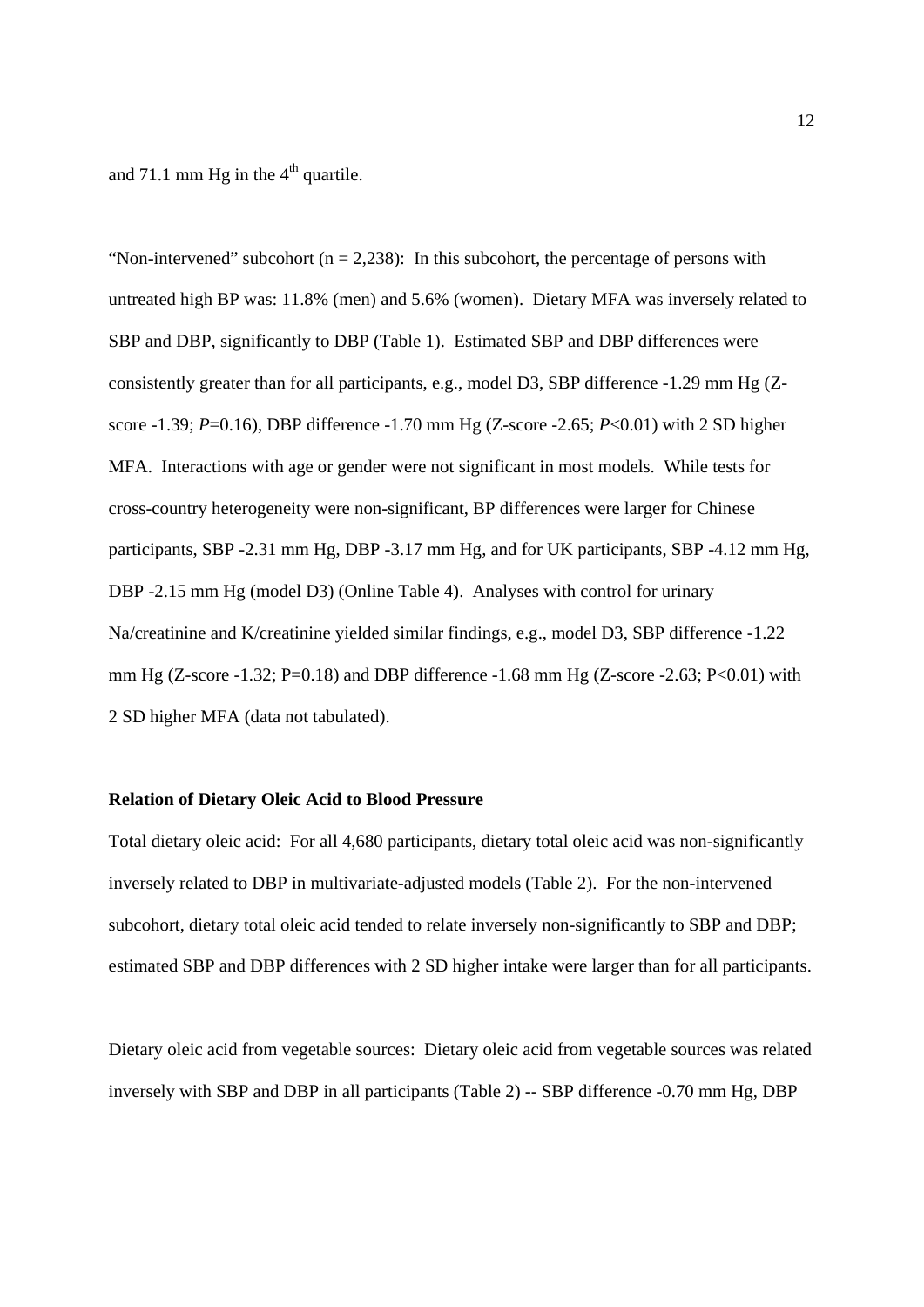difference -0.57 mm Hg (Z-score -2.01; *P*<0.05) with 2 SD higher oleic acid from vegetable sources (4.12 % kcal = about 9.8 grams/day) (model E). The relationships were stronger for nonintervened participants; estimated SBP and DBP differences with 2 SD higher intake were -1.26 mm Hg (Z-score -1.97; *P*<0.05) and -1.02 mm Hg (Z-score -2.32; *P*<0.05) (model E).

Dietary oleic acid from animal sources: In contract to the inverse relationship of dietary oleic acid from vegetable sources with BP, dietary oleic acid from animal sources was positively associated with SBP and DBP for all participants and non-intervened participants (Table 2), with relationships weaker for non-intervened participants, non-significant in models D3 and E for both SBP and DBP.

## **DISCUSSION**

Main findings of this population-based study are independent inverse relations of dietary MFA and oleic acid (principal MFA) to DBP, estimated effect size -0.8 to -1.7 mm Hg DBP with 2 SD higher MFA intake (approximately 13 grams/day). These results are consistent with those from the DASH and OMNIHEART feeding trials and other studies [2-5, 26, 27]. In INTERMAP, relations to BP of oleic acid from vegetable sources were stronger than those of total oleic acid intake. Also, a direct (not inverse) association with BP was observed for oleic acid from animal sources.

In INTERMAP, over 90% of dietary total MFA intake was oleic acid (*cis* C18:1 n-9) (range in countries from 83%, PRC to 95%, USA); 58% of oleic acid was from vegetable sources. Some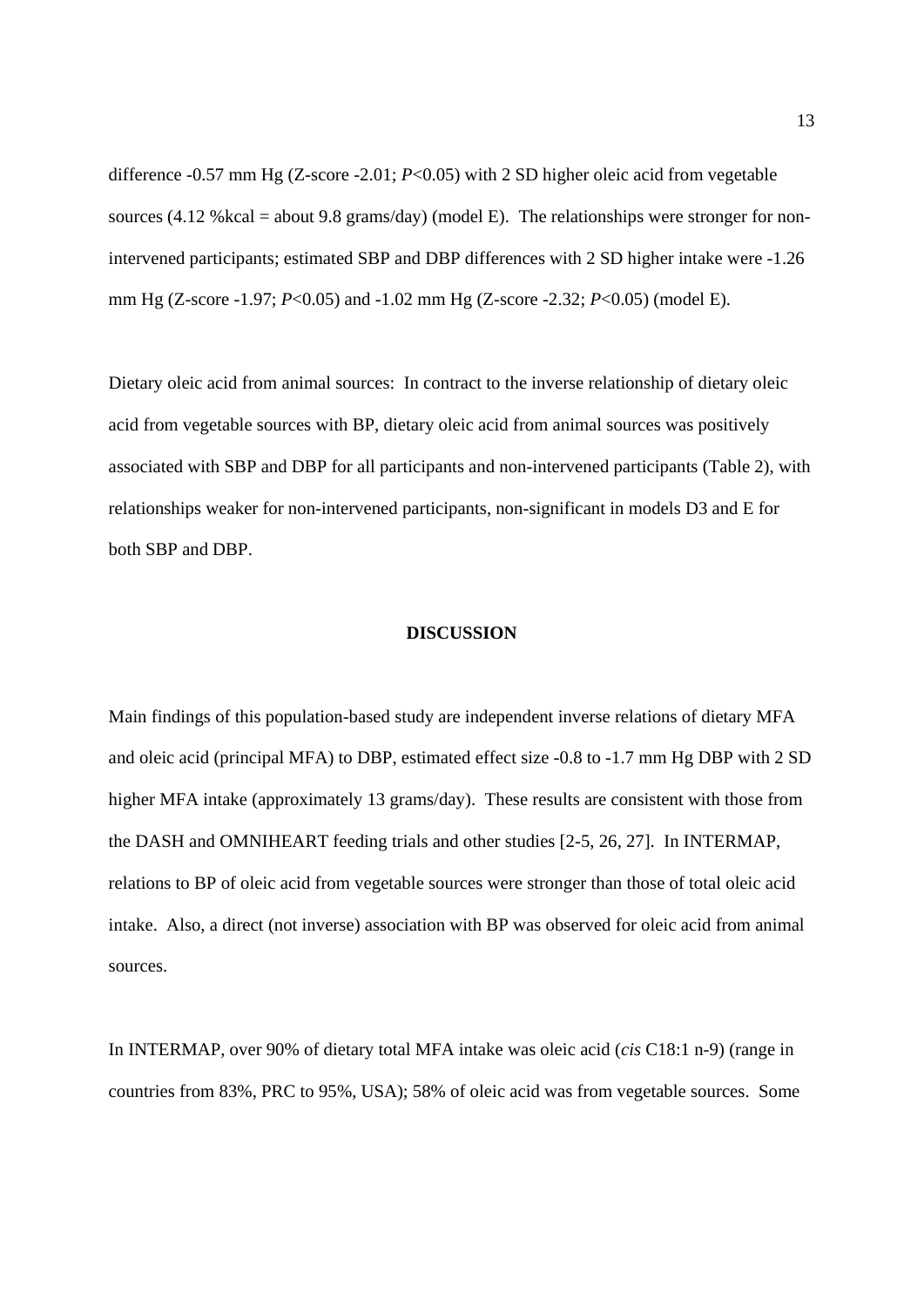vegetable oils contain much MFA (over 70% in olive oil and over 60% in canola oil), other vegetable oils differ (e.g., less than 30% in corn oil and sunflower oil). MFA makes up over 40% of animal fats (e.g., lard, chicken fat, beef tallow) [28]. Therefore, relation of MFA or oleic acid to BP in free-living people in observational studies differs potentially from that in intervention studies where MFA is usually from supplemental vegetable oil, mainly olive oil.

In the present study, DBP was significantly and SBP tended to be related inversely to total MFA intake, especially in non-intervened participants who are presumably less likely to have changed their dietary habit intentionally. Previous observational studies, cross-sectional and longitudinal, showed no or direct association between MFA intake and BP in US populations [8, 9] and inverse association in Mediterranean countries where olive oil consumption is higher [10-12]. Our findings from East Asian and Western population samples lend support to the concept of a favorable effect of MFA intake on BP.

In our study, oleic acid from vegetable -- but not animal -- sources was inversely related to SBP and DBP. Data from previous observational [10-12] and intervention studies [2-5] suggest a BPlowering effect of MFA from vegetable oils, mostly olive oil. Other components in oleic acidrich vegetable oils (e.g., polyphenols and vitamins with antioxidant effect) may be contributing to lower BP [29, 30].

Reasons are unclear for the unexpected direct relationship to BP of oleic acid from animal sources. It was significant -- especially for SBP -- with control for multiple possible confounders systemically/routinely considered by INTERMAP, and with further control for others as well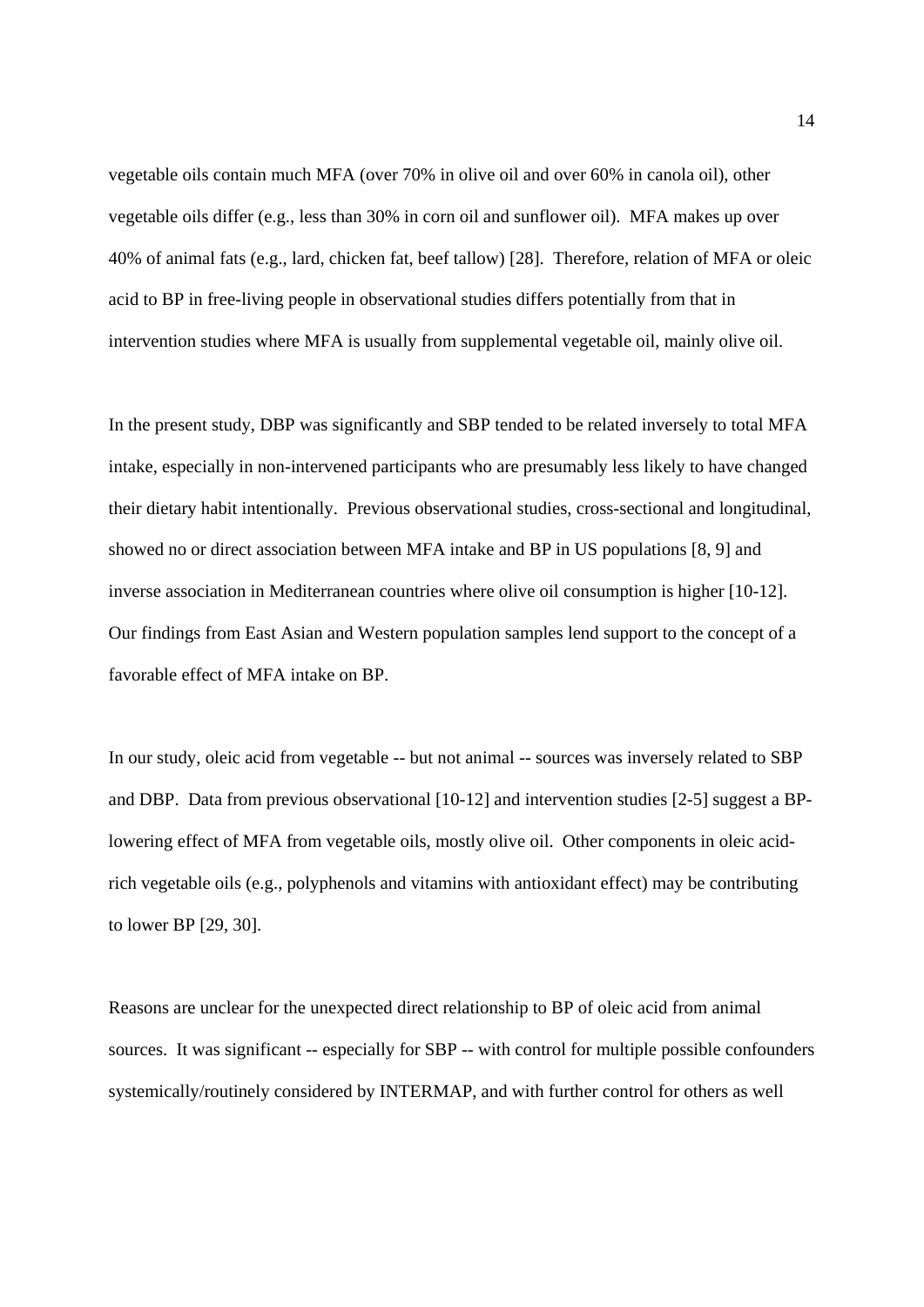(correlates of oleic acid from animal products) in total participants. However, the relationship was no longer significant after adjustment for vegetable protein in non-intervened participants. Oleic acid in these analyses includes both *cis-* and *trans-*isomers, e.g., elaidic acid (C18:1 *trans* n-9) and vaccenic acid (C18:1 *trans* n-7); the latter is the most common *trans* isomer in beef and dairy products. Possible residual confounding by such factors as *trans-*MFA could not be controlled in our study.

Limitations of the INTERMAP findings include the cross-sectional study design. However, our data are the only available extensive high-quality population-based data on dietary MFA and BP. Another concern is underestimation of effect size due to limited reliability in measurement of nutrients (regression dilution bias), despite multiple standardized state-of-the-art measurements. Third, because of high-order collinearity (e.g., MFA with SFA or PFA), we have limited ability to control for the BP effects of these nutrients. Fourth, four current 24-hr dietary recalls may not for some persons yield accurate data on individual's long-term dietary intake of MFA.

The apparently small effect of MFA on BP, anticipated by INTERMAP [13], needs to be kept in perspective: First, with multiple nutrients having "small" independent influences, the combined effect is potentially quite sizable, i.e., improved nutrition is capable of preventing or lowering unfavorable BP levels for most people, as the INTERMAP, as well as DASH and OMNIHEART feeding trial, results indicate [5, 26]. Second, long-term BP effects of habitual eating patterns, from early life into middle-age, may be greater, as data on salt intake and BP indicate [31]. Third, lowering of population average SBP by "small" amounts (e.g., 2 mm Hg) is estimated to reduce mortality rates 6% for stroke, 4% for CHD [31]. Fourth, INTERMAP data also indicate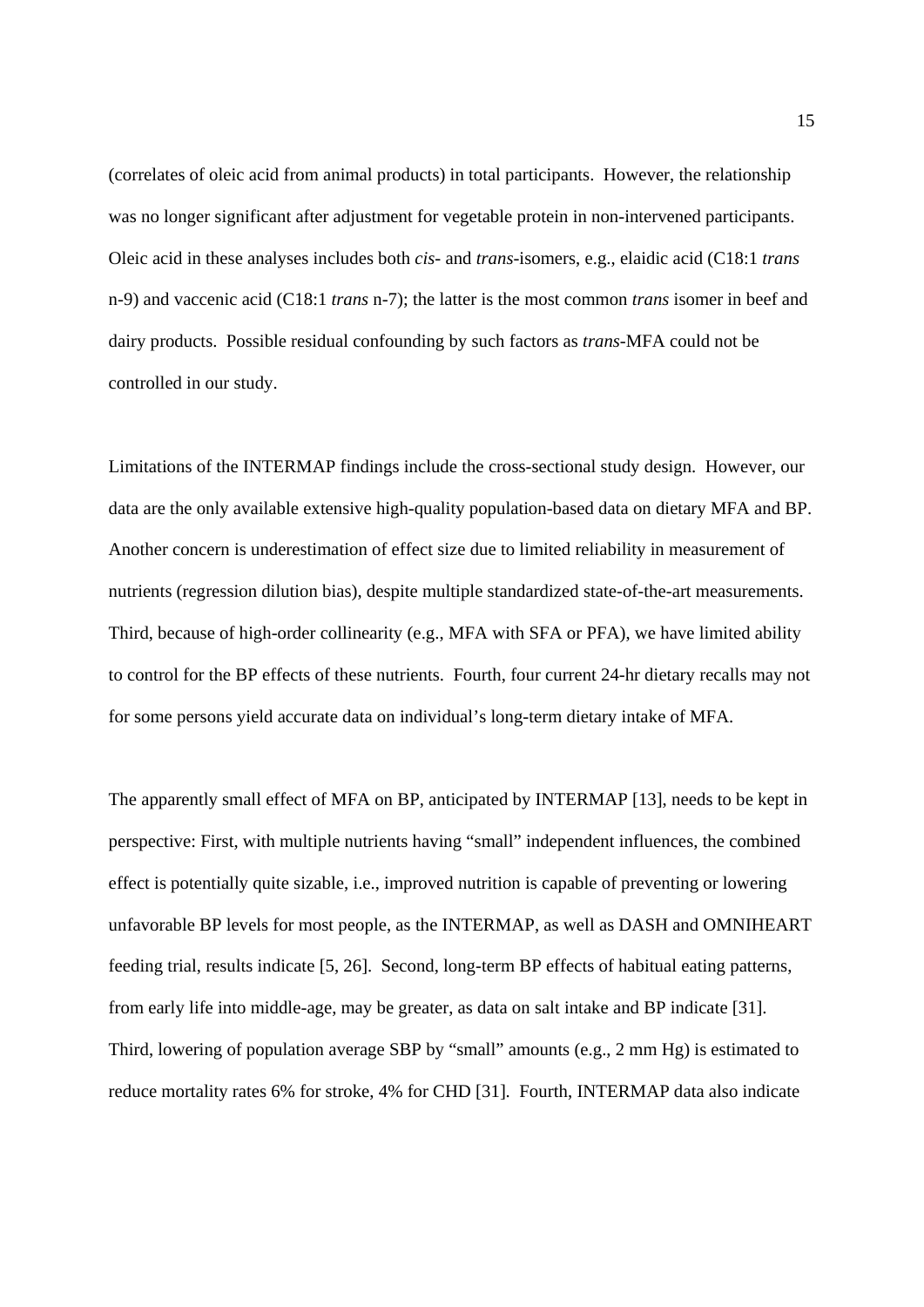low-order independent favorable influences on BP of food n-3 and n-6 PFA, vegetable protein, calcium, phosphorus, magnesium, non-heme iron, potassium, and other nutrients on BP, as well as lower sodium intake, avoidance of heavy alcohol consumption, and prevention and control of overweight/obesity -- adding up to estimated sizable combined effect for general populations [16-25, 32].

In conclusion, there was an inverse relationship of dietary MFA intake to BP with control for multiple possible confounders. This finding was stronger for dietary oleic acid intake from vegetable sources and in persons not experiencing dietary/medical intervention. Dietary monounsaturated fatty acid intake, especially oleic acid from vegetable sources, may contribute to prevention and control of adverse blood pressure levels in general populations. These results lend support to current recommendations for increased ingestion of MFA from vegetable sources.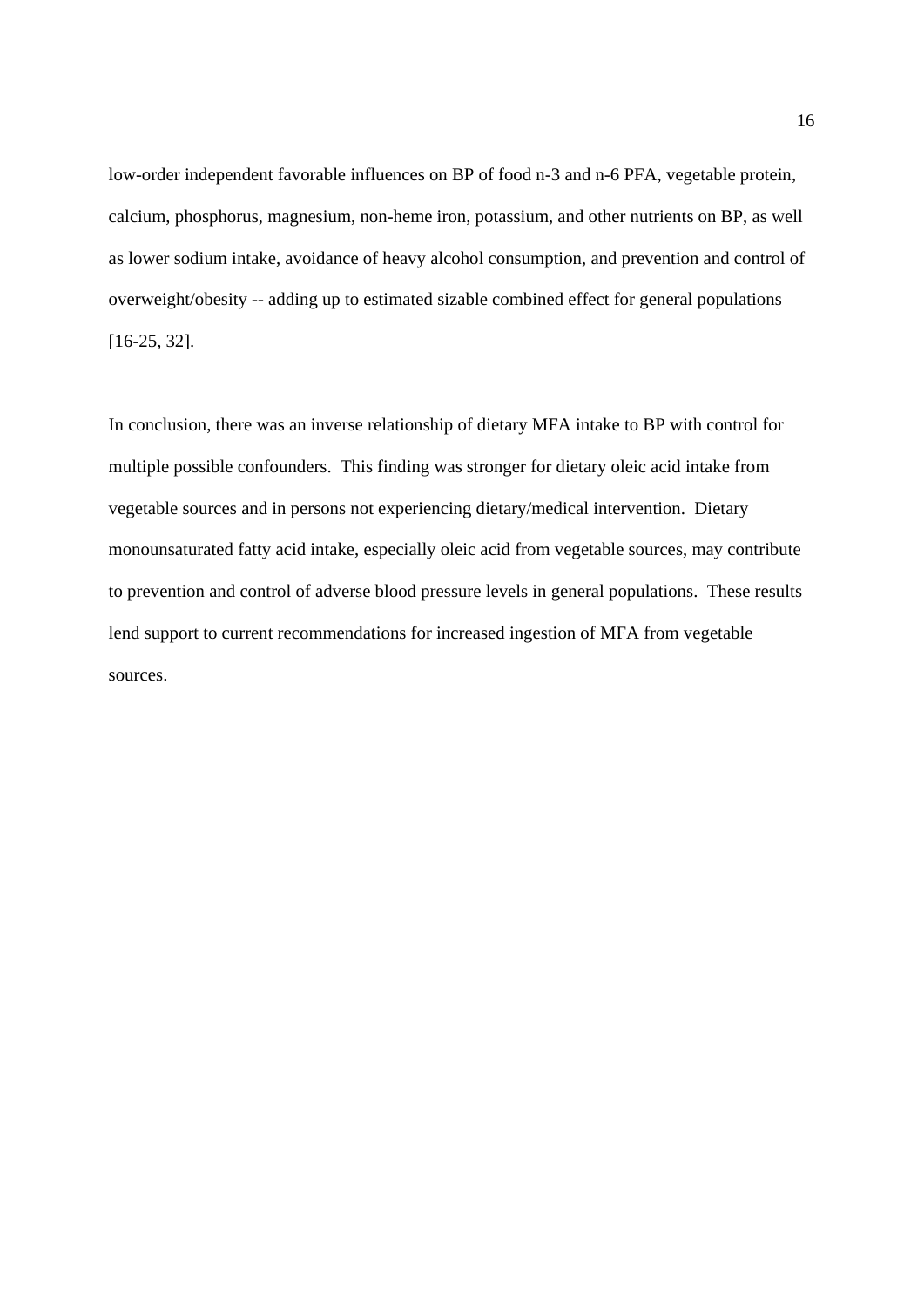# **ACKNOWLEDGEMENTS**

It is a pleasure to express appreciation to all INTERMAP staff at local, national, and international centers for their invaluable efforts; a partial listing of these colleagues is given in reference No. 13 of this paper.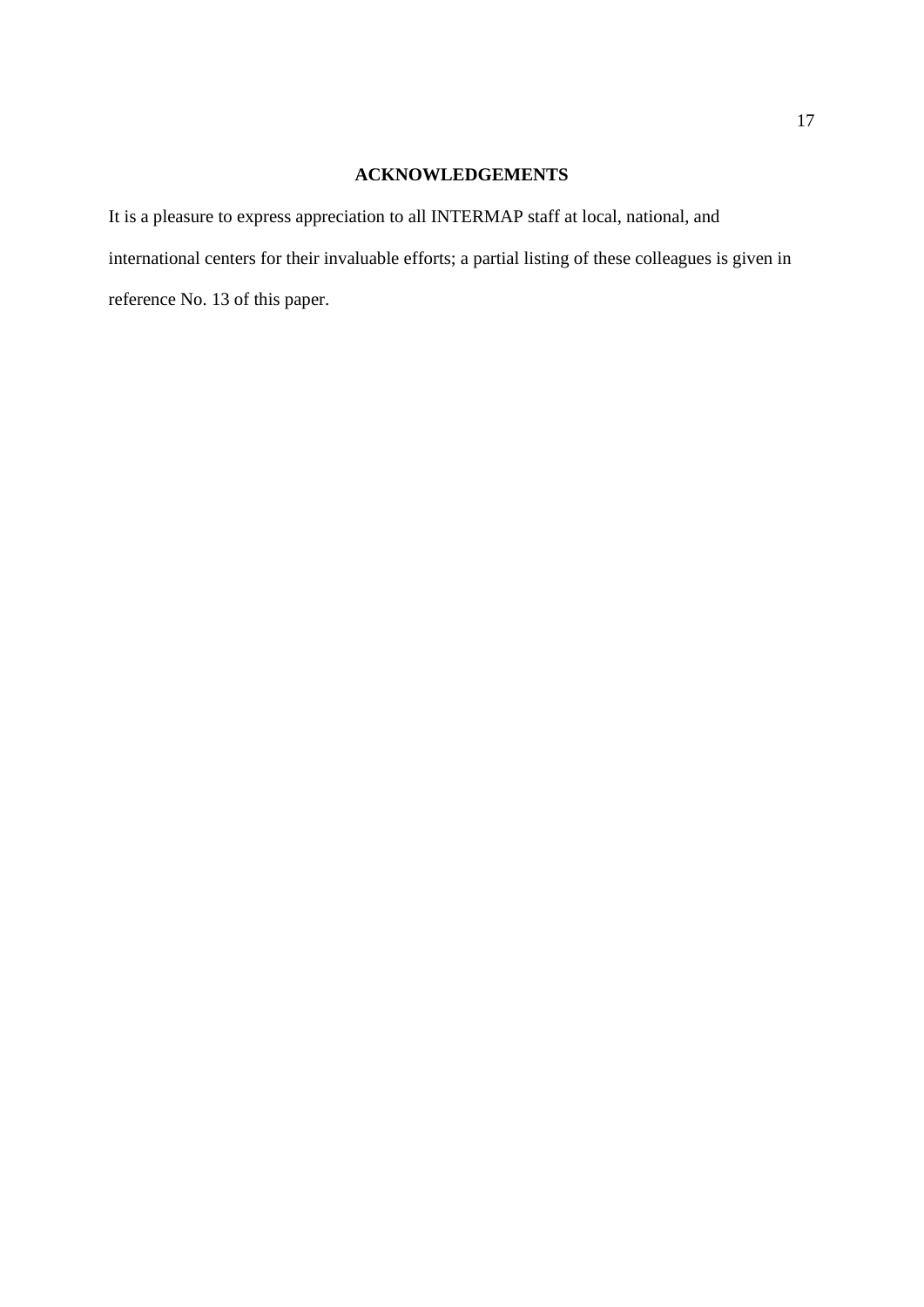#### **REFERENCES**

- 1. Martinez-Gonzalez MA, Sanchez-Villegas A. The emerging role of Mediterranean diets in cardiovascular epidemiology: monounsaturated fats, olive oil, red wine or the whole pattern? *Eur J Epidemiol* 2004; 19: 9-13.
- 2. Thomsen C, Rasmussen OW, Hansen KW, Vesterlund M, Hermansen K. Comparison of the effects on the diurnal blood pressure, glucose, and lipid levels of a diet rich in monounsaturated fatty acids with a diet rich in polyunsaturated fatty acids in type 2 diabetic subjects. *Diabet Med* 1995; 12: 600-6.
- 3. Ruiz-Gutierrez V, Muriana FJ, Guerrero A, Cert AM, Villar J. Plasma lipids, erythrocyte membrane lipids and blood pressure of hypertensive women after ingestion of dietary oleic acid from two different sources. *J Hypertens* 1996; 14: 1483-90.
- 4. Ferrera LA, Raimondi AS, d'Episcopo L, Guida L, Dello Russo A, Marotta T. Olive oil and reduced need for antihypertensive medications. *Arch Intern Med* 2000; 160: 837-42.
- 5. Appel LJ, Sacks FM, Carey VJ, Obarzanek E, Swain JF, Miller ER 3rd, et al.; OmniHeart Collaborative Research Group. Effects of protein, monounsaturated fat, and carbohydrate intake on blood pressure and serum lipids: results of the OmniHeart randomized trial. *JAMA*  2005; 294: 2455-64.
- 6. Witteman JC, Willett WC, Stampfer MJ, Colditz GA, Sacks FM, Speizer FE, et al. A prospective study of nutritional factors and hypertension among US women. *Circulation* 1989; 80: 1320-7.
- 7. Ascherio A, Hennekens C, Willett WC, Sacks F, Rosner B, Manson J, et al. Prospective study of nutritional factors, blood pressure, and hypertension among US women. *Hypertension* 1996; 27: 1065-72.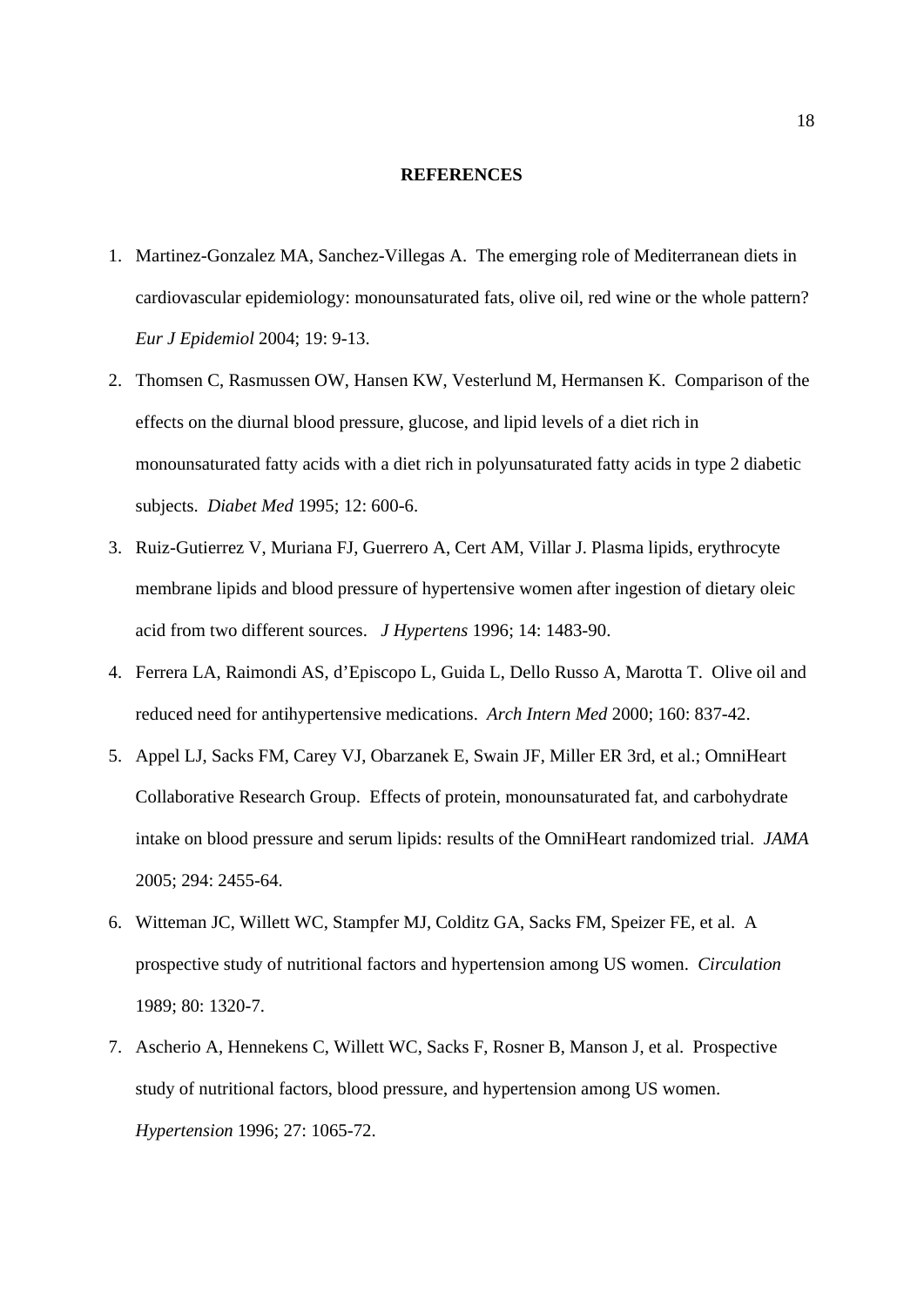- 8. Stamler J, Liu K, Ruth KJ, Pryer J, Greenland P. Eight-year blood pressure change in middle-aged men: relationship to multiple nutrients. *Hypertension* 2002; 39: 1000-6.
- 9. Stamler J, Caggiula A, Grandits GA, Kjelsberg M, Cutler JA. Relationship to blood pressure of combinations of dietary macronutrients. Findings of the Multiple Risk Factor Intervention Trial (MRFIT). *Circulation* 1996; 94: 2417-23.
- 10. Psaltopoulou T, Naska A, Orfanos P, Trichopoulos D, Mountokalakis T, Trichopoulou A. Olive oil, the Mediterranean diet, and arterial blood pressure: the Greek European Prospective Investigation into Cancer and Nutrition (EPIC) study. *Am J Clin Nutr* 2004; 80: 1012-8.
- 11. Trevisan M, Krogh V, Freudenheim J, Blake A, Muti P, Panico S, et al. Consumption of olive oil, butter, and vegetable oils and coronary heart disease risk factors. The Research Group ATS-RF2 of the Italian National Research Council. *JAMA* 1990; 263: 688-92.
- 12. Alonso A, Martínez-González MA. Olive oil consumption and reduced incidence of hypertension: the SUN study. *Lipids* 2004; 39: 1233-8.
- 13. Stamler J, Elliott P, Dennis B, Dyer AR, Kesteloot H, Liu K, et al., for the INTERMAP Research Group. INTERMAP: background, aims, design, methods, and descriptive statistics (nondietary). *J Hum Hypertens* 2003; 17: 591-608.
- 14. Dennis B, Stamler J, Buzzard M, Conway R, Elliott P, Moag-Stahlberg A, et al., for the INTERMAP Research Group. INTERMAP: The dietary data -- Process and quality control. *J Hum Hypertens* 2003; 17: 609-22.
- 15. Schakel SF, Dennis BH, Wold AC, Conway R, Zhao L, Okuda N, et al., for the INTERMAP Research Group. Enhancing data on nutrient composition of foods eaten by participants in the INTERMAP Study in China, Japan, the United Kingdom and the United States. *J Food*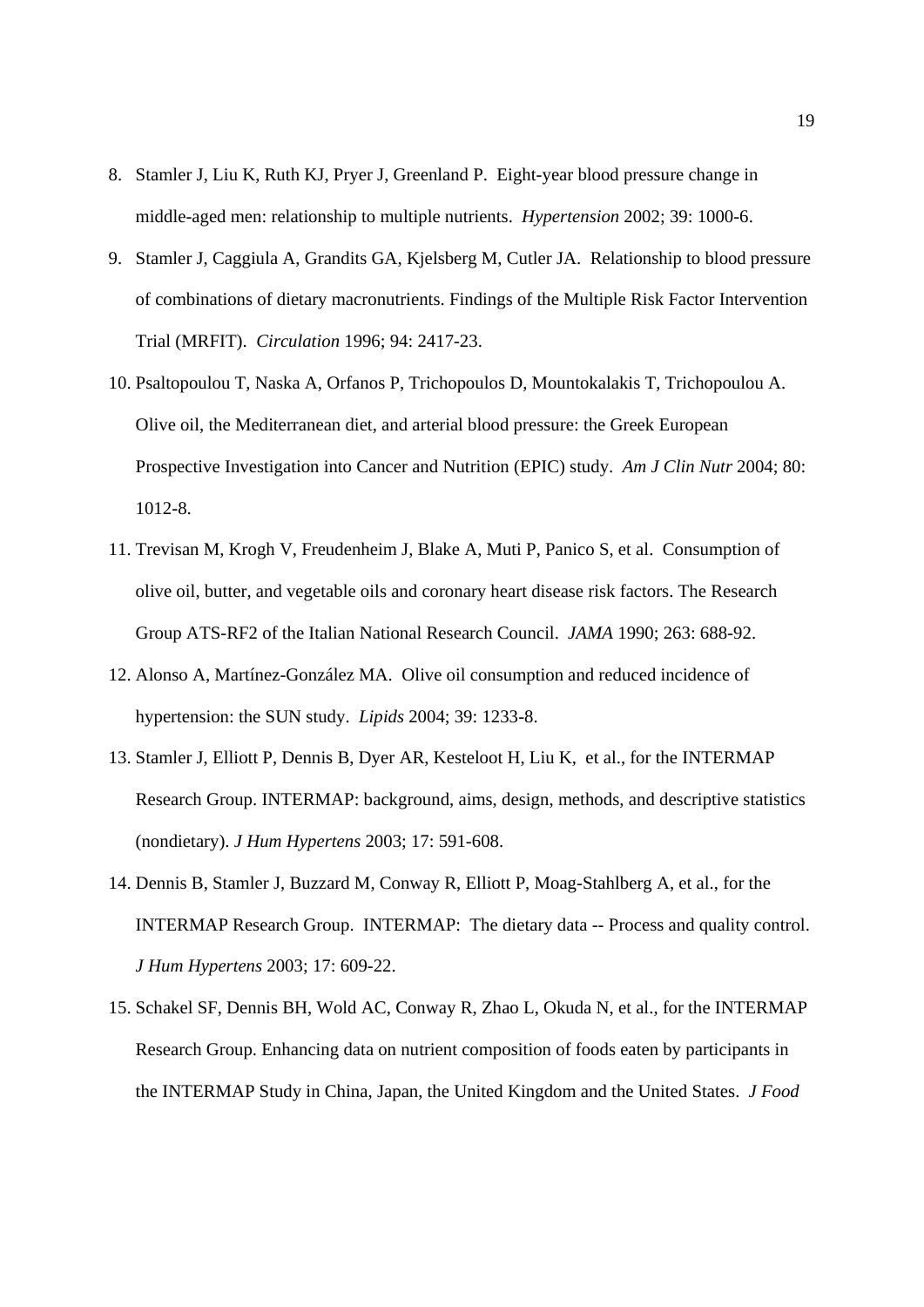*Composition Analysis* 2003; 16: 395-408.

- 16. Stamler J, Elliott P, Appel L, Chan Q, Buzzard M, Dennis B, et al., for the INTERMAP Cooperative Research Group. Higher blood pressure in middle-aged American adults with less education--role of multiple dietary factors: The INTERMAP Study. *J Hum Hypertens* 2003; 17: 655-64.
- 17. Elliott P, Stamler J, Dyer AR, Appel L, Dennis B, Kesteloot H, et al., for the INTERMAP Cooperative Research Group. Association between protein intake and blood pressure: the INTERMAP Study. *Arch Intern Med* 2006; 166: 79-87.
- 18. Ueshima H, Stamler J, Elliott P, Chan Q, Brown IJ, Carnethon MR, et al., for the INTERMAP Research Group. Food omega-3 fatty acid intake of individuals (total, linolenic acid, long-chain) and their blood pressure: INTERMAP study. *Hypertension* 2007; 50: 313-9.
- 19. Miura K, Stamler J, Nakagawa H, Elliott P, Ueshima H, Chan Q, et al., for the INTERMAP Research Group. Relationship of dietary linoleic acid to blood pressure: the International Study of Macro- Micronutrients and Blood Pressure. *Hypertension* 2008; 52: 408-14.
- 20. Tzoulaki I, Brown IJ, Chan Q, Van Horn L, Ueshima H, Zhao L, et al., for the International Collaborative Research Group on Macro-/Micronutrients and Blood Pressure. Relation of iron and red meat intake to blood pressure: cross sectional epidemiological study. *BMJ* 2008; 337: a258.
- 21. Stamler J, Brown IJ, Daviglus ML, Chan Q, Kesteloot H, Ueshima H, et al., for the INTERMAP Research Group. Glutamic acid, the main dietary amino acid, and blood pressure: the INTERMAP Study. *Circulation* 2009; 120: 221-8.
- 22. Elliott P, Kesteloot H, Appel LJ, Dyer AR, Ueshima H, Chan Q, et al., for the INTERMAP Research Group. Dietary phosphorus and blood pressure: INTERMAP study. *Hypertension*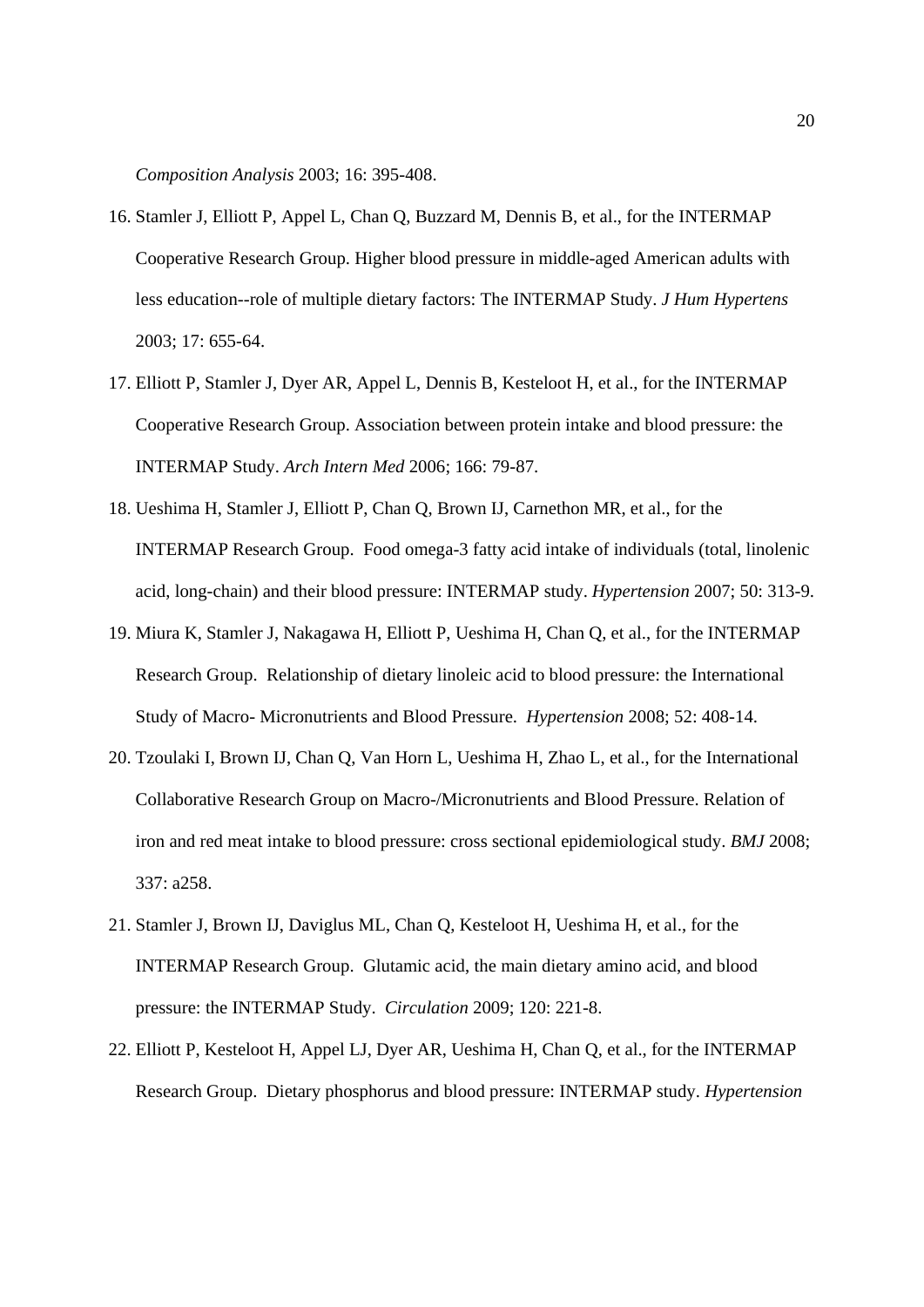2008; 51:669–675.

- 23. Brown IJ, Elliott P, Robertson CE, Chan Q, Daviglus ML, Dyer AR, et al., for the INTERMAP Research Group. Dietary starch intake of individuals and their blood pressure: the international study of macronutrients and micronutrients and blood pressure. *J Hypertens*  2009; 27: 231-6.
- 24. Sakurai M, Stamler J, Miura K, Brown IJ, Nakagawa H, Elliott P, et al., for the INTERMAP Research Group. Relationship of dietary cholesterol to blood pressure: the INTERMAP study. *J Hypertens* 2011; 29: 222-8.
- 25. Brown IJ, Stamler J, Van Horn L, Robertson CE, Chan Q, Dyer AR, et al. Sugar-sweetened beverage, sugar intake of individuals, and their blood pressure: International Study of Macro/Micronutrients and Blood Pressure. *Hypertension* 2011; 57: 695-701.
- 26. Appel LJ, Moore TJ, Obarzanek E, Vollmer WM, Svetkey LP, Sacks FM, et al., for the DASH Collaborative Research Group. A clinical trial of the effects of dietary patterns on blood pressure. *N Engl J Med* 1997; 336: 1117-1124.
- 27. Shah M, Adams-Huet B, Garg A. Effect of high-carbohydrate or high-cis-monounsaturated fat diets on blood pressure: a meta-analysis of intervention trials. *Am J Clin Nutr* 2007; 85: 1251-6.
- 28. Reeves JB III, Weihrauch JL. Composition of Foods: Fats and Oils Raw, Processed, Prepared. Consumer and Food Economics Institute. Agriculture Handbook No. 8-4. USDA Science and Education Administration, Revised June 1979. Washington, DC: US Government Printing Office; 1979.
- 29. Alonso A, Ruiz-Gutierrez V, Martinez-Gonzalez MA. Monounsaturated fatty acids, olive oil and blood pressure: epidemiological, clinical and experimental evidence. *Public Health*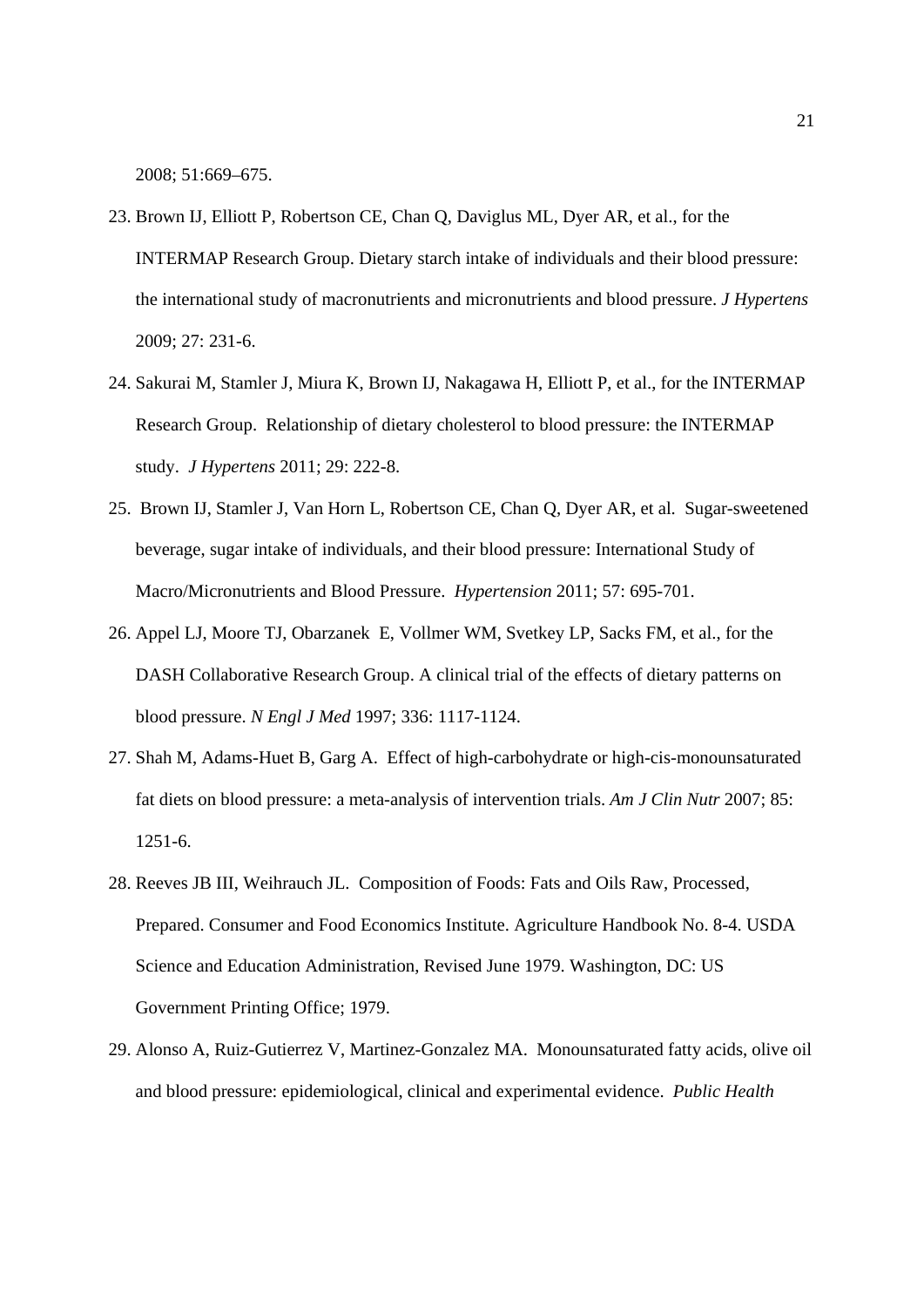*Nutrition* 2006; 9: 251-7.

- 30. Degirolamo C, Rudel LL. Dietary monounsaturated fatty acids appear not to provide cardioprotection. *Curr Atheroscler Rep* 2010; 12: 391-6.
- 31. Stamler J, Rose G, Stamler R, Elliott P, Dyer A, Marmot M. INTERSALT study findings: Public health and medical care implications. *Hypertension* 1989; 14: 570-577.
- 32. Stamler J. Improved Nutrition: Key to Solving the Populationwide Blood Pressure Problem - Conclusions from a Quarter Century of Research. In Mancini M, Ordovas J, Riccardi G, Rubba P, Strazzullo P, ed. *Cardiovascular Disease: Nutritional and Metabolic.* Oxford: Blackwell Publishing; 2009.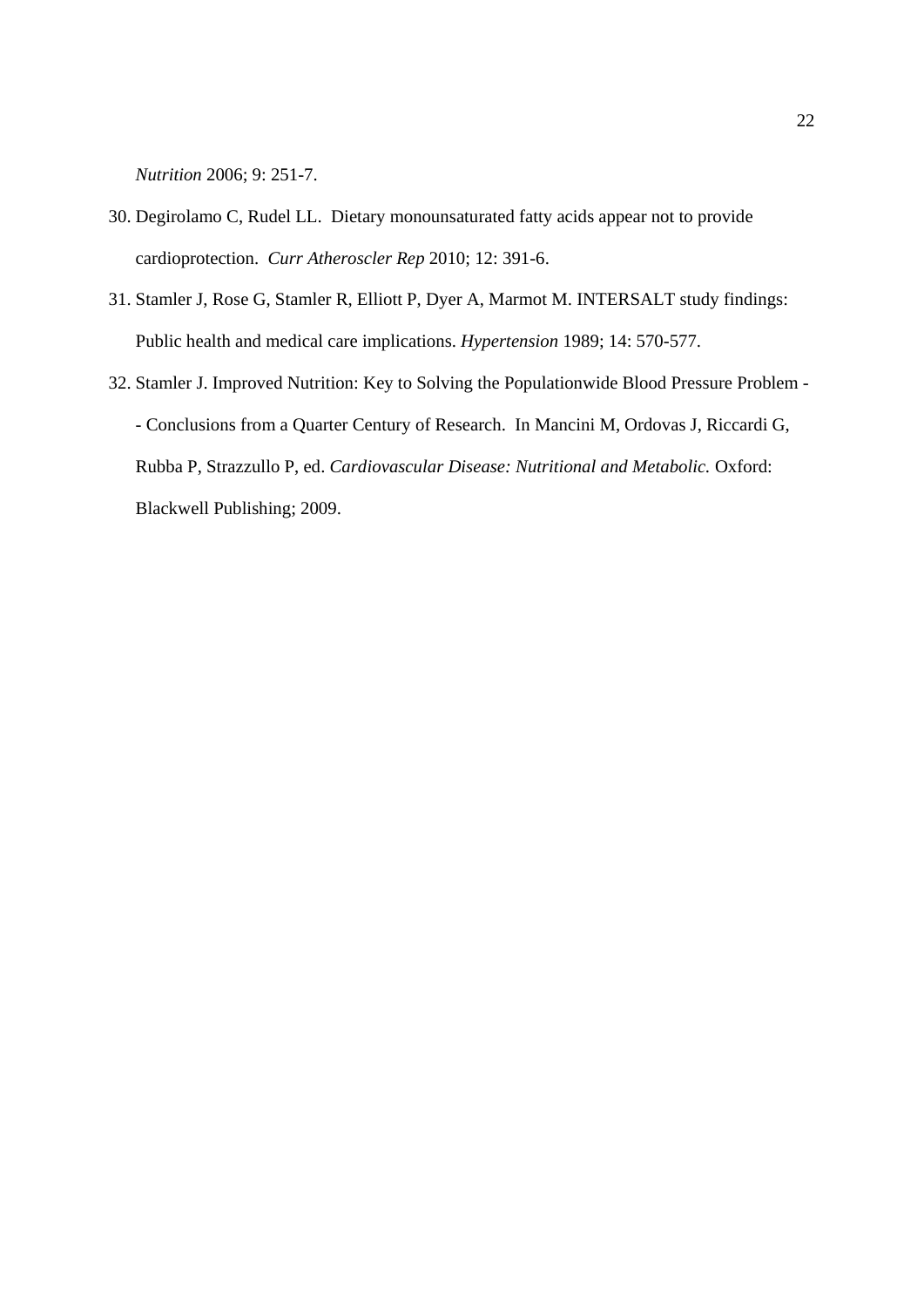|              |                                           | Systolic blood pressure                     |         | Diastolic blood pressure |                      |
|--------------|-------------------------------------------|---------------------------------------------|---------|--------------------------|----------------------|
| Model        | Variables added sequentially <sup>b</sup> | Difference<br>(mm Hg)                       | Z-score | Difference<br>(mm Hg)    | Z-score              |
|              |                                           | All participants $(n=4,680)$                |         |                          |                      |
| $\mathbf{A}$ |                                           | $0.28^{\circ}$                              | 0.71    | $-0.11$                  | $-0.39$              |
|              | B Urinary Na, urinary K, alcohol          | $0.32^{d}$                                  | 0.78    | $-0.08$                  | $-0.28$              |
|              | C Cholesterol, total SFA, calcium         | 0.05                                        | 0.08    | $-0.84$                  | $-2.02$ <sup>e</sup> |
|              | D1 Fiber                                  | 0.09                                        | 0.15    | $-0.83$                  | $-2.00^{\circ}$      |
|              | D <sub>2</sub> Phosphorus                 | $-0.005$                                    | $-0.01$ | $-0.84$                  | $-2.02$ <sup>e</sup> |
|              | D3 Vegetable protein                      | 0.12                                        | 0.20    | $-0.82$                  | $-1.97^{\circ}$      |
|              |                                           | Non-intervened participants ( $n = 2,238$ ) |         |                          |                      |
|              | C Cholesterol, total SFA, calcium         | $-1.22$                                     | $-1.33$ | $-1.54$                  | $-2.43^{\circ}$      |
|              | D3 Vegetable protein                      | $-1.29$                                     | $-1.39$ | $-1.70$                  | $-2.65$ <sup>f</sup> |

**Table 1.** Estimated mean difference in blood pressure (mm Hg) associated with total monounsaturated fatty acids (%kcal) higher by two standard deviations<sup>a</sup> (sequential regression models), INTERMAP.

Na, sodium; K, potassium; SFA, saturated fatty acids.

<sup>a</sup> Two standard deviation difference is 5.35 % kcal for monounsaturated fatty acids.

<sup>b</sup> Model A includes sample, age, gender, **body mass index**, physical activity, smoking status, family history of hypertension, special diet, supplement intake, and CVD-DM diagnosis (the latter 3 variables were not included in models for non-intervened participants).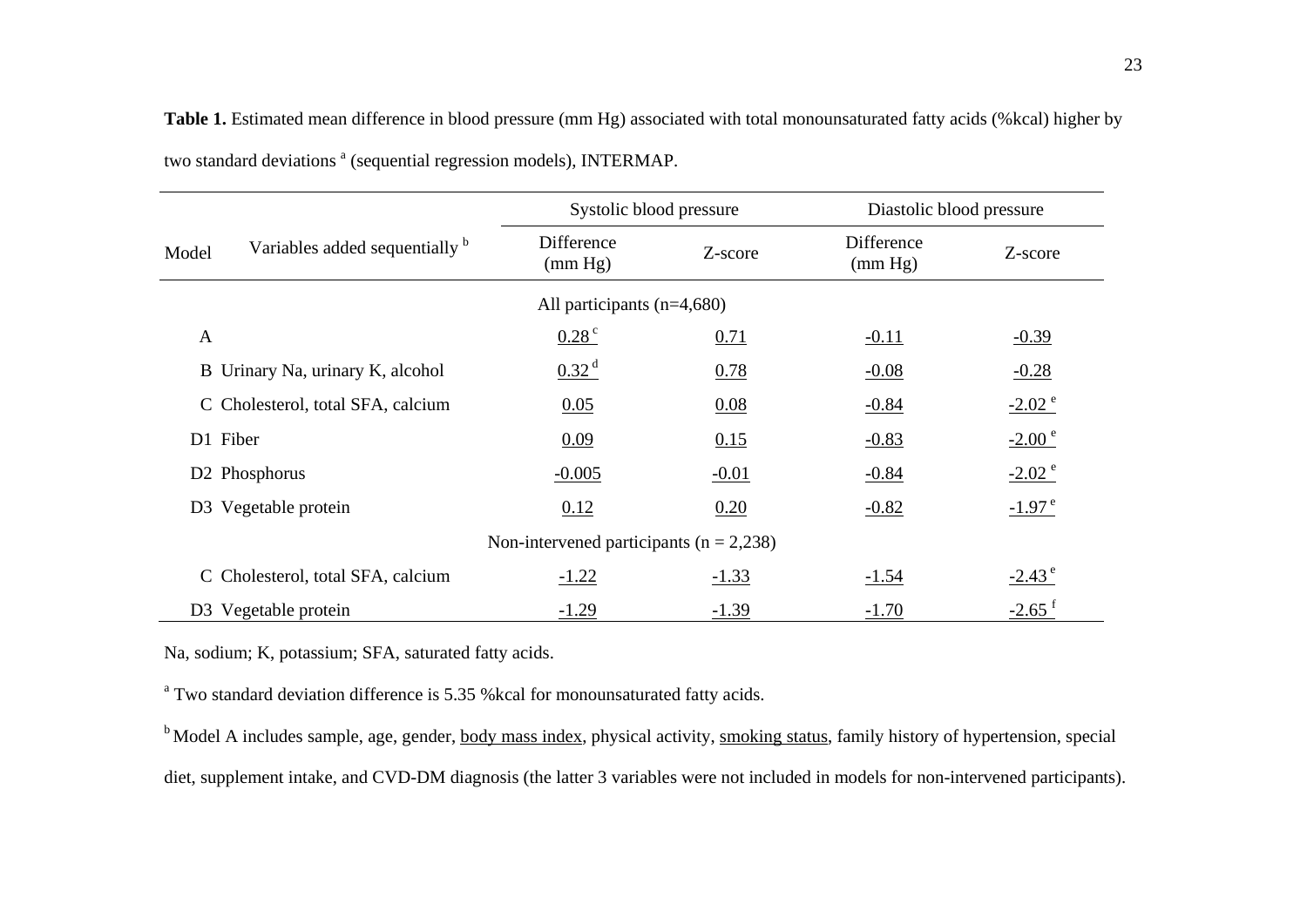From model B to C, variables listed are added to each prior model. Models D1–D3 are adjusted for model C variables plus each stipulated nutrient.

Special diet: Weight loss, weight gain, vegetarian, salt reduced, diabetic, fat modified, or any other special diet. CVD-DM: History of heart attack, other heart disease, stroke, or diabetes. Supplement intake: Taking any dietary supplement at time of the study. Test for cross-country heterogeneity significant at  $\degree$  *P*<0.01,  $\degree$  *P*<0.05.

 $e^{\epsilon} P<0.05$ ,  $f P<0.01$ .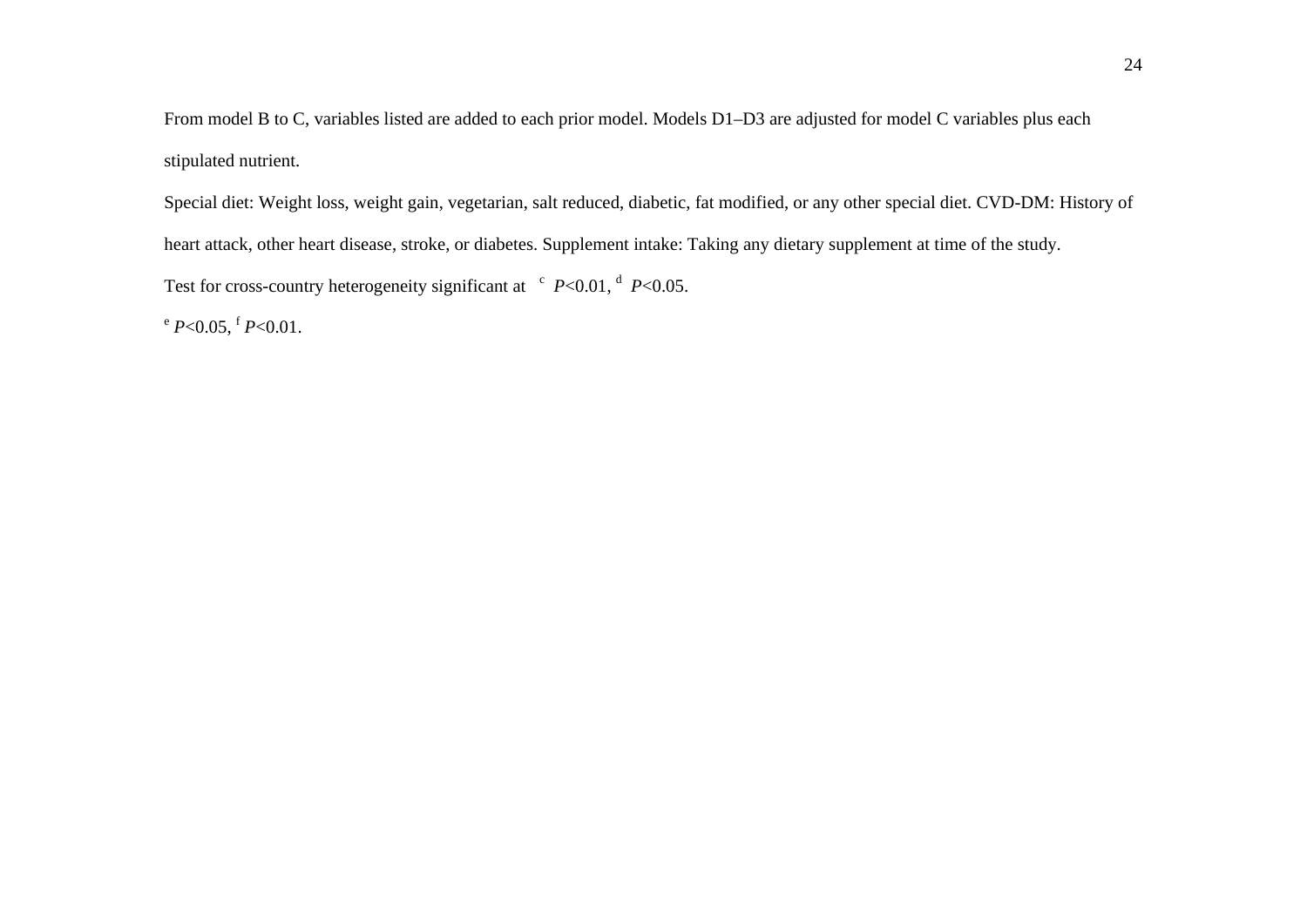|       |                                           | Systolic blood pressure                     |                   | Diastolic blood pressure |                    |
|-------|-------------------------------------------|---------------------------------------------|-------------------|--------------------------|--------------------|
| Model | Variables added sequentially b            | Difference<br>(mm Hg)                       | Z-score           | Difference<br>(mm Hg)    | Z-score            |
|       | Total oleic acid (%kcal)                  |                                             |                   |                          |                    |
|       |                                           | All participants $(n=4,680)$                |                   |                          |                    |
|       | C Cholesterol, total SFA, calcium         | 0.07                                        | 0.12              | $-0.57$                  | $-1.35$            |
|       | D3 Vegetable protein                      | 0.21                                        | 0.34              | $-0.50$                  | $-1.19$            |
|       | E Non-heme iron, glutamic acid            | 0.20                                        | 0.32              | $-0.54$                  | $-1.27$            |
|       |                                           | Non-intervened participants ( $n = 2,238$ ) |                   |                          |                    |
|       | C Cholesterol, total SFA, calcium         | $-1.02$                                     | $-1.08$           | $-0.99$                  | $-1.49$            |
|       | D3 Vegetable protein                      | $-1.01$                                     | $-1.07$           | $-1.08$                  | $-1.61$            |
|       | E Non-heme iron, glutamic acid            | $-1.07$                                     | $-1.11$           | $-1.11$                  | $-1.64$            |
|       | Oleic acid from vegetable sources (%kcal) |                                             |                   |                          |                    |
|       |                                           | All participants $(n=4,680)$                |                   |                          |                    |
|       | C Cholesterol, total SFA, calcium         | $-0.84$                                     | $-2.06$ $\degree$ | $-0.65$                  | $-2.33$ $\degree$  |
|       | D3 Vegetable protein                      | $-0.74$                                     | $-1.79$           | $-0.59$                  | $-2.10$ $\degree$  |
|       | E Non-heme iron, glutamic acid            | $-0.70$                                     | $-1.69$           | $-0.57$                  | $-2.01$ °          |
|       |                                           | Non-intervened participants ( $n = 2,238$ ) |                   |                          |                    |
|       | C Cholesterol, total SFA, calcium         | $-1.28$                                     | $-2.05$ $\degree$ | $-1.01$                  | $-2.36$ $^{\circ}$ |

Table 2. Estimated mean difference in blood pressure (mm Hg) associated with oleic acid (%kcal) higher by two standard deviations <sup>a</sup> (sequential regression models), INTERMAP.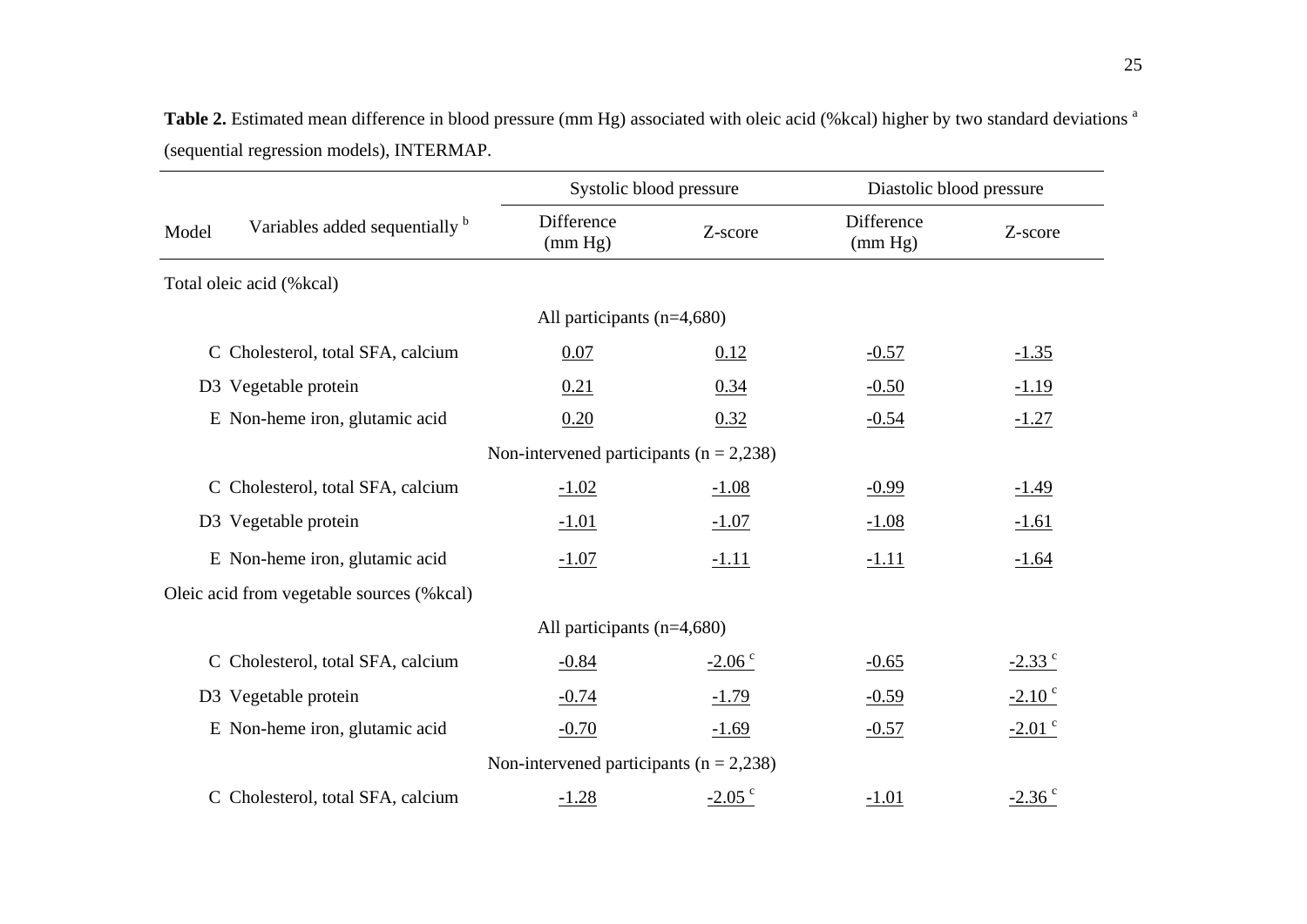| D3 Vegetable protein                    | $-1.24$                                     | $-1.97$ c            | $-1.01$ | $-2.33$ $^{\circ}$ |
|-----------------------------------------|---------------------------------------------|----------------------|---------|--------------------|
| E Non-heme iron, glutamic acid          | $-1.26$                                     | $-1.97$ <sup>c</sup> | $-1.02$ | $-2.32$ °          |
| Oleic acid from animal sources (% kcal) |                                             |                      |         |                    |
|                                         | All participants $(n=4,680)$                |                      |         |                    |
| C Cholesterol, total SFA, calcium       | 2.47                                        | 3.73 <sup>d</sup>    | 0.94    | 2.07 <sup>c</sup>  |
| D <sub>3</sub> Vegetable protein        | 2.37                                        | 3.58 <sup>d</sup>    | 0.86    | <u>1.91</u>        |
| E Non-heme iron, glutamic acid          | 2.43                                        | 3.50 <sup>d</sup>    | 0.80    | <u>1.68</u>        |
|                                         | Non-intervened participants ( $n = 2,238$ ) |                      |         |                    |
| C Cholesterol, total SFA, calcium       | 1.80                                        | 1.88                 | 1.22    | 1.86               |
| D <sub>3</sub> Vegetable protein        | 1.71                                        | <u>1.78</u>          | 1.09    | 1.67               |
| E Non-heme iron, glutamic acid          | 1.79                                        | 1.77                 | 1.14    | 1.67               |

Na, sodium; K, potassium; SFA, saturated fatty acids.

<sup>a</sup> Two standard deviation differences are 5.10 %kcal for total oleic acid, 4.12 %kcal for oleic acid from vegetable sources, and 3.86 %kcal for oleic acid from animal sources.

<sup>b</sup> See Table 1 for variables adjusted in each model. Models E are controlled for model D3 variables plus non-heme iron and glutamic acid.

 $c$  *P*<0.05, <sup>d</sup> *P*<0.01.

All tests for cross-country heterogeneity are not significant.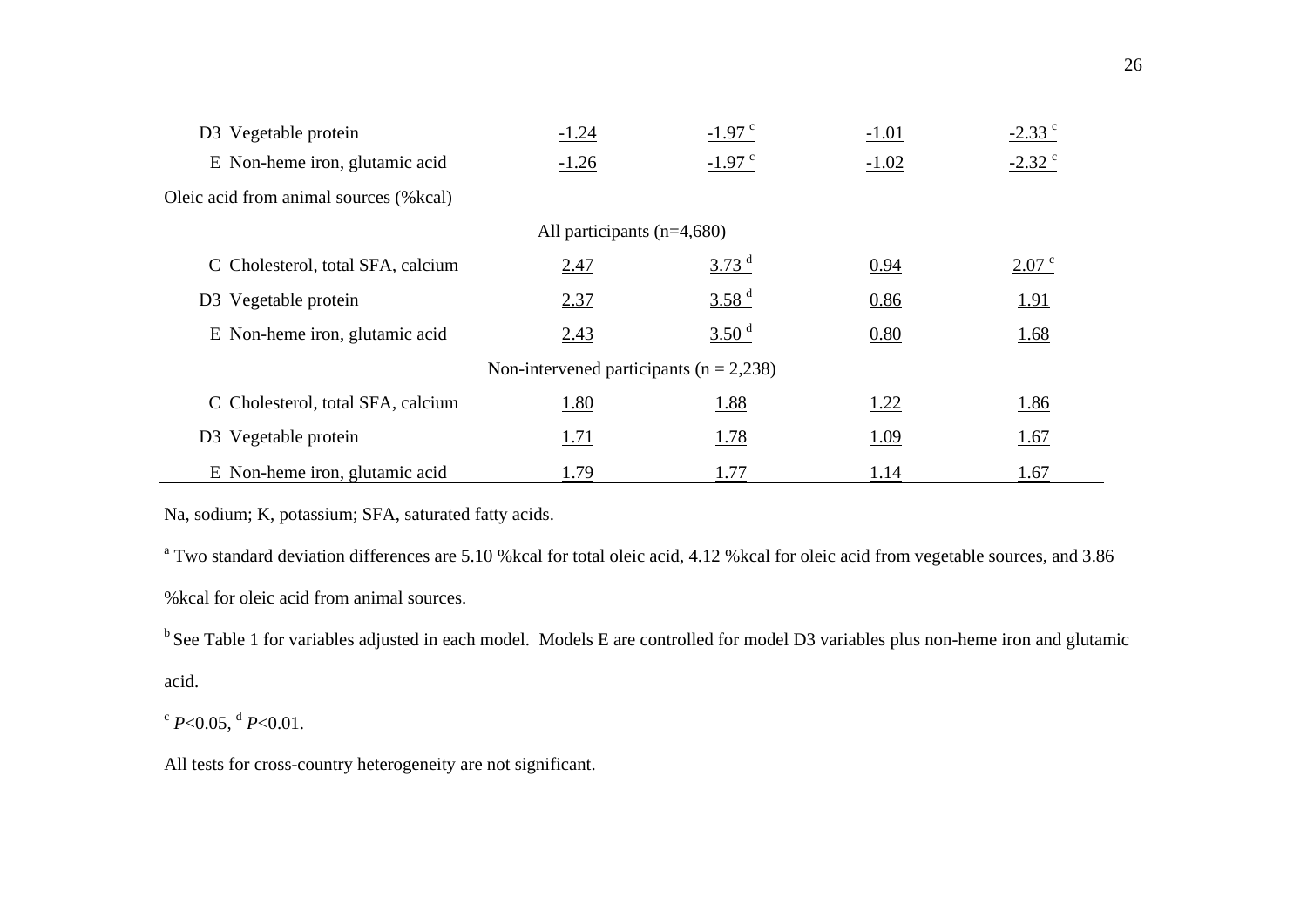# **Figure legends**

**Figure.** Adjusted mean values of diastolic blood pressure by quartiles of total monounsaturated fatty acid intake (%kcal) in all participants (n=4,680). Mean values were adjusted for variables in model D3 (see Table 1 for variables). Cut-off values of the quartiles are 8.31%kcal, 10.48%kcal, and 12.72%kcal. *P* for trend was 0.036.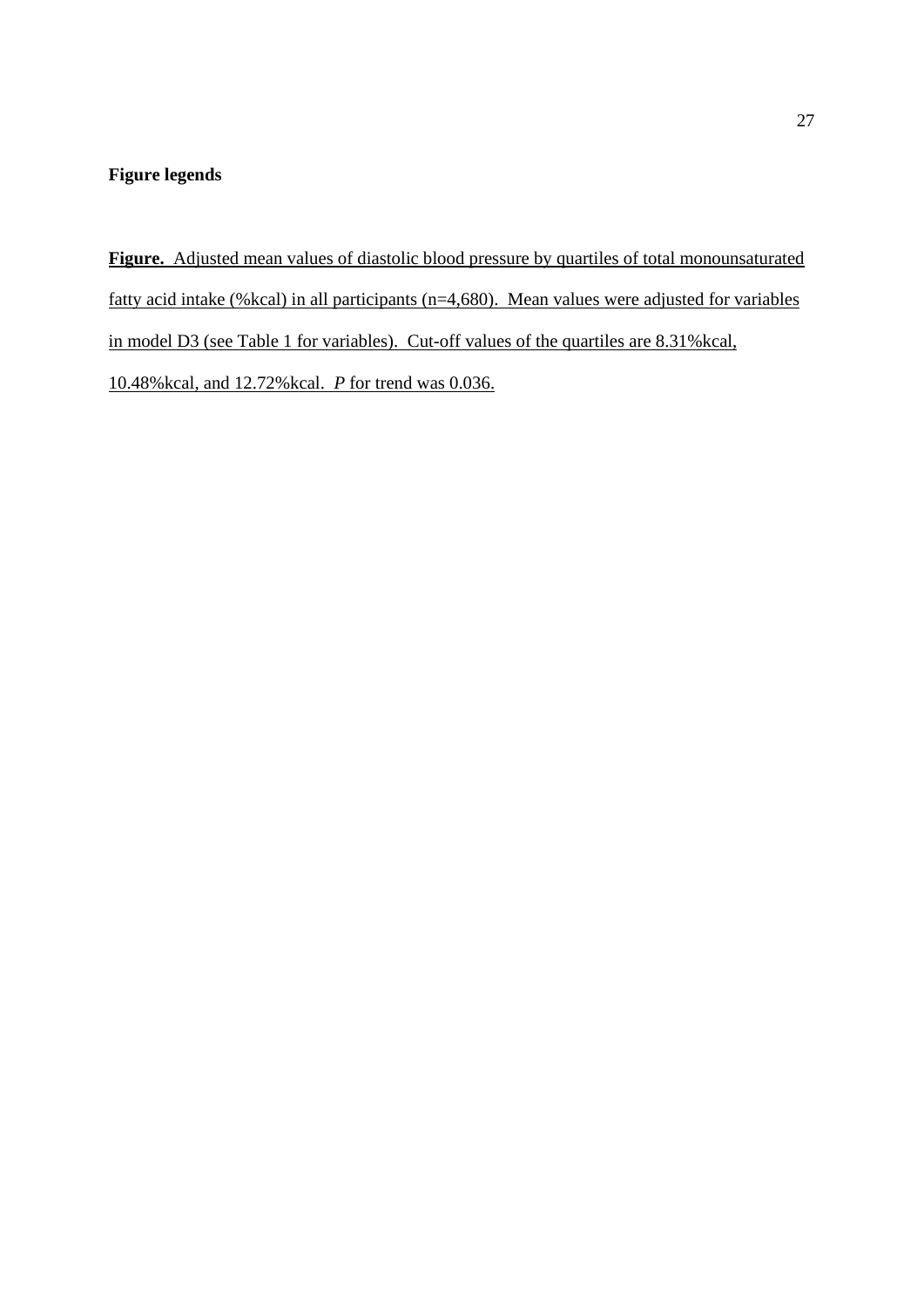Figure.

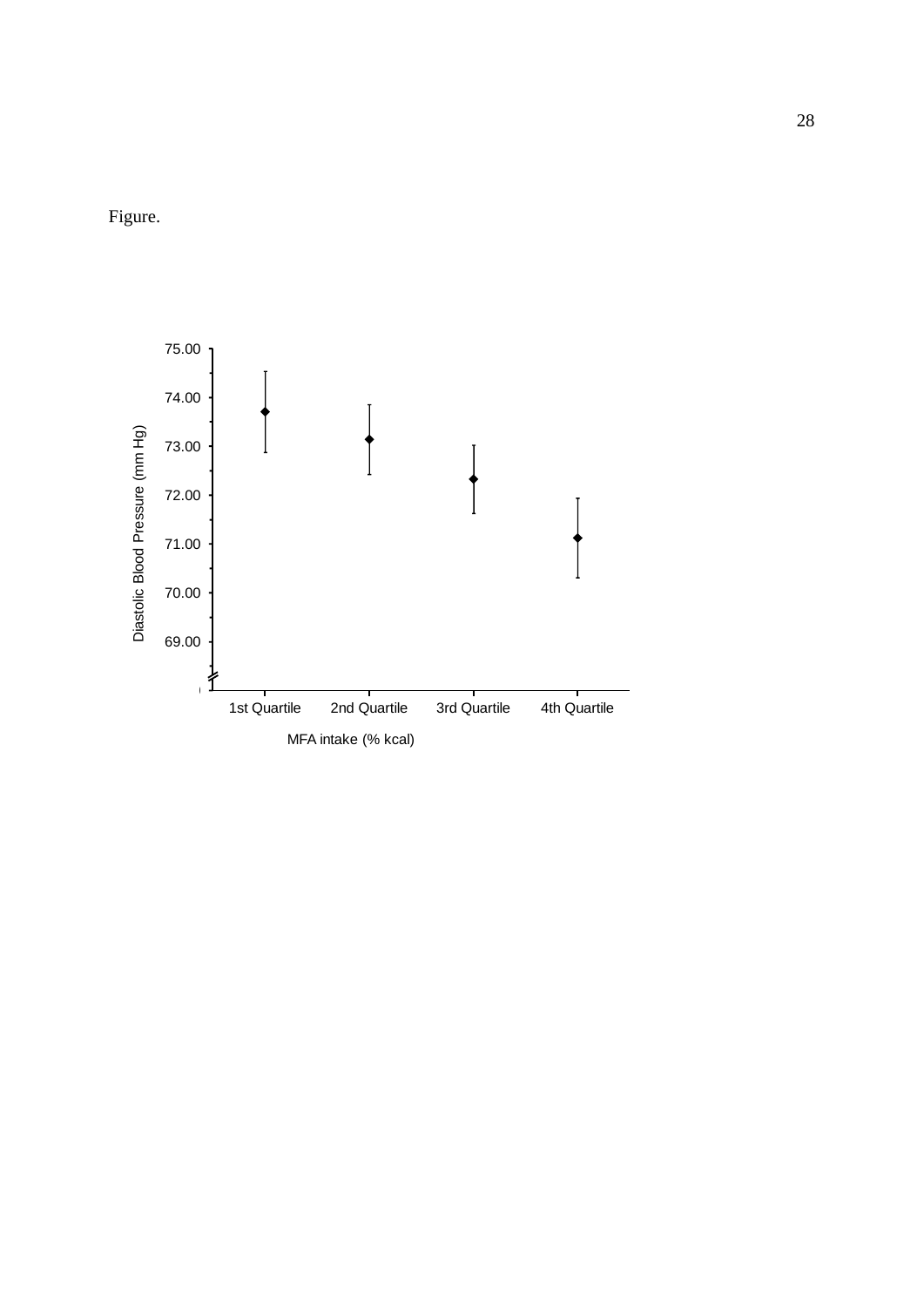| Variable                                            | Japan       |         |           | P. R. China |           | <b>UK</b> |             | <b>USA</b> |             | All     |
|-----------------------------------------------------|-------------|---------|-----------|-------------|-----------|-----------|-------------|------------|-------------|---------|
|                                                     | $(n=1,145)$ |         | $(n=839)$ |             | $(n=501)$ |           | $(n=2,195)$ |            | $(n=4,680)$ |         |
|                                                     | Mean        | (SD)    | Mean      | (SD)        | Mean      | (SD)      | Mean        | (SD)       | Mean        | (SD)    |
| Age (years)                                         | 49.4        | (5.3)   | 49.0      | (5.8)       | 49.1      | (5.6)     | 49.1        | (5.4)      | 49.2        | (5.5)   |
| Systolic BP (mm Hg)                                 | 117.2       | (13.8)  | 121.3     | (17.4)      | 120.4     | (14.6)    | 118.6       | (13.9)     | 118.9       | (14.7)  |
| Diastolic BP (mm Hg)                                | 73.6        | (10.3)  | 73.2      | (10.2)      | 77.3      | (9.9)     | 73.4        | (9.7)      | 73.8        | (10.0)  |
| Energy (kcal/24hr)                                  | 2038.6      | (449.0) | 2035.8    | (576.8)     | 2167.8    | (631.8)   | 2244.2      | (698.7)    | 2148.4      | (624.5) |
| Total fat (%kcal)                                   | 24.9        | (5.0)   | 20.0      | (6.1)       | 32.8      | (6.5)     | 32.9        | (6.9)      | 28.6        | (8.2)   |
| Total MFA (%kcal)                                   | 9.0         | (2.2)   | 8.1       | (2.8)       | 11.0      | (2.5)     | 12.2        | (2.9)      | 10.5        | (3.2)   |
| Oleic acid (%kcal)                                  | 8.0         | (2.0)   | 6.7       | (2.8)       | 10.0      | (2.3)     | 11.6        | (2.8)      | 9.6         | (3.2)   |
| Oleic acid from vegetable<br>sources (%kcal)        | 4.7         | (1.6)   | 4.0       | (1.6)       | 5.8       | (2.2)     | 6.7         | (2.3)      | 5.6         | (2.3)   |
| Oleic acid from animal sources<br>$(%$ (% $\&cal$ ) | 3.3         | (1.2)   | 2.7       | (1.9)       | 4.2       | (1.9)     | 4.9         | (2.1)      | 4.0         | (2.1)   |
| Total SFA (%kcal)                                   | 6.6         | (1.8)   | 5.0       | (2.0)       | 12.1      | (3.3)     | 10.7        | (2.8)      | 8.8         | (3.6)   |
| Total PFA (%kcal)                                   | 6.4         | (1.5)   | 5.8       | (2.2)       | 6.2       | (1.9)     | 7.0         | (2.2)      | 6.5         | (2.1)   |

**Online Table 1.** Descriptive statistics, mean (SD) or number (%), by country, men and women combined, INTERMAP.

continued on next page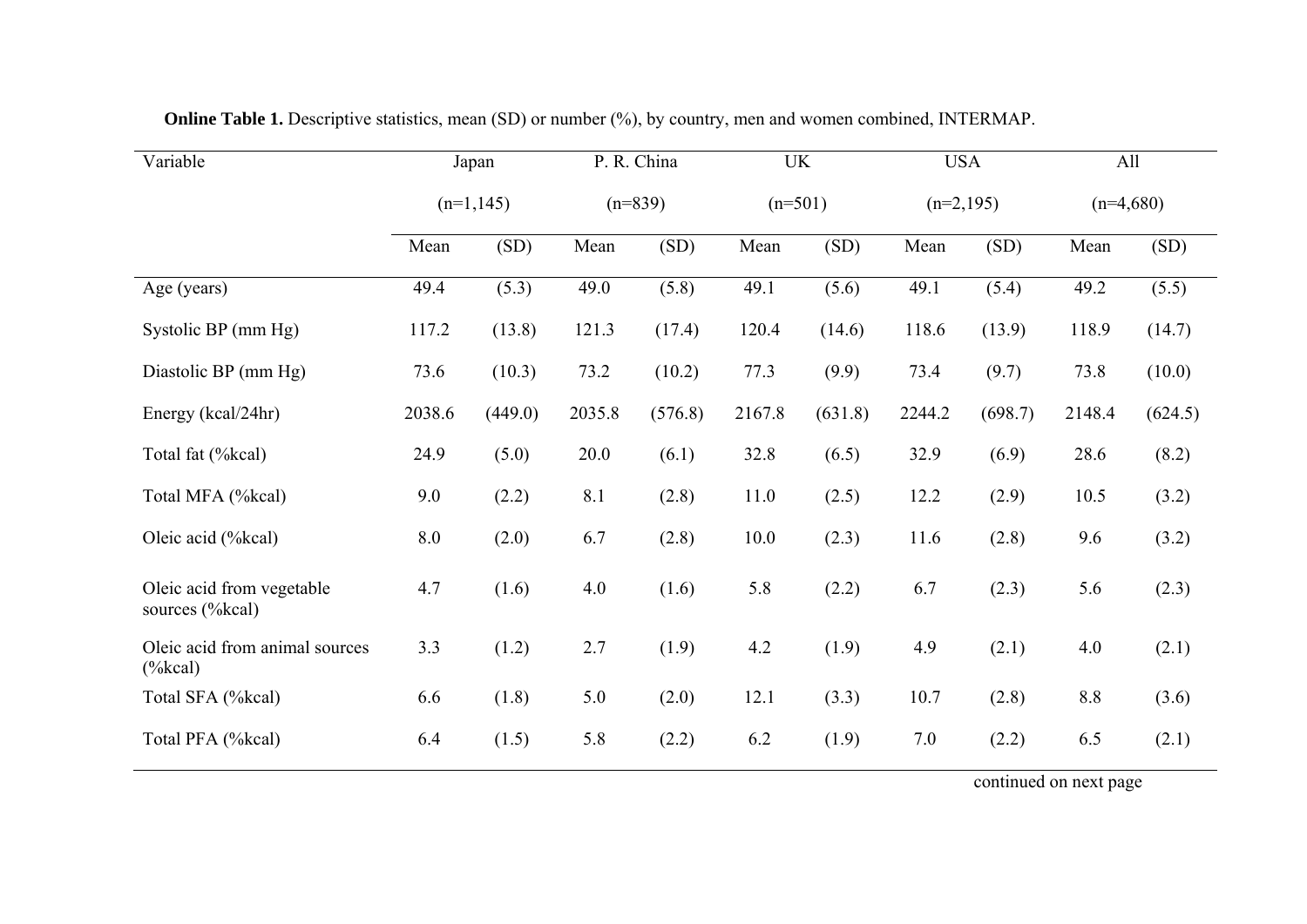Online Table 1 continued, page 2

| Total fat (g/day)                           | 56.8  | (16.6)  | 45.9  | (20.4)  | 81.0  | (31.7)  | 84.4  | (33.9)  | 70.4  | (32.3)  |
|---------------------------------------------|-------|---------|-------|---------|-------|---------|-------|---------|-------|---------|
| Total MFA (g/day)                           | 20.6  | (6.7)   | 18.5  | (8.6)   | 27.3  | (11.0)  | 31.9  | (13.5)  | 26.2  | (12.5)  |
| Oleic acid (g/day)                          | 18.3  | (6.2)   | 15.4  | (8.2)   | 24.8  | (10.0)  | 29.8  | (12.6)  | 23.8  | (12.0)  |
| Oleic acid from vegetable souces<br>(g/day) | 10.7  | (4.3)   | 9.3   | (5.3)   | 14.4  | (7.1)   | 17.3  | (8.5)   | 13.9  | (7.8)   |
| Oleic acid from animal souces<br>(g/day)    | 7.6   | (3.4)   | 6.1   | (5.6)   | 10.3  | (6.2)   | 12.5  | (7.1)   | 9.9   | (6.6)   |
| Total TFA (%kcal)                           | 0.44  | (0.30)  | 0.18  | (0.34)  | 1.36  | (0.61)  | 1.94  | (0.80)  | 1.20  | (0.98)  |
| PFA/SFA ratio                               | 1.09  | (0.31)  | 1.39  | (0.57)  | 0.60  | (0.26)  | 0.74  | (0.29)  | 0.93  | (0.45)  |
| Cholesterol $(mg/1,000 \text{ kcal})$       | 197.2 | (66.9)  | 89.0  | (85.9)  | 120.4 | (48.3)  | 131.4 | (58.8)  | 138.7 | (75.0)  |
| Animal protein (%kcal)                      | 8.9   | (2.4)   | 2.5   | (2.4)   | 9.8   | (3.3)   | 10.2  | (3.2)   | 8.4   | (4.1)   |
| Vegetable protein (%kcal)                   | 7.1   | (1.1)   | 9.9   | (1.3)   | 6.1   | (1.4)   | 5.2   | (1.6)   | 6.6   | (2.2)   |
| Glutamic acid (% total protein)             | 17.8  | (1.4)   | 24.1  | (4.4)   | 20.5  | (1.6)   | 19.8  | (1.7)   | 20.1  | (3.1)   |
| Calcium $(mg/1,000 \text{ kcal})$           | 305.6 | (108.7) | 149.3 | (56.2)  | 445.4 | (118.7) | 363.0 | (142.0) | 319.4 | (149.1) |
| Magnesium $(mg/1,000 \text{ kcal})$         | 134.4 | (25.2)  | 154.6 | (46.6)  | 153.3 | (35.0)  | 148.1 | (40.0)  | 146.5 | (38.5)  |
| Phosphorus $(mg/1,000 \text{ kcal})$        | 562.6 | (94.4)  | 438.9 | (113.2) | 661.6 | (126.1) | 591.0 | (124.6) | 564.4 | (132.7) |

continued on next page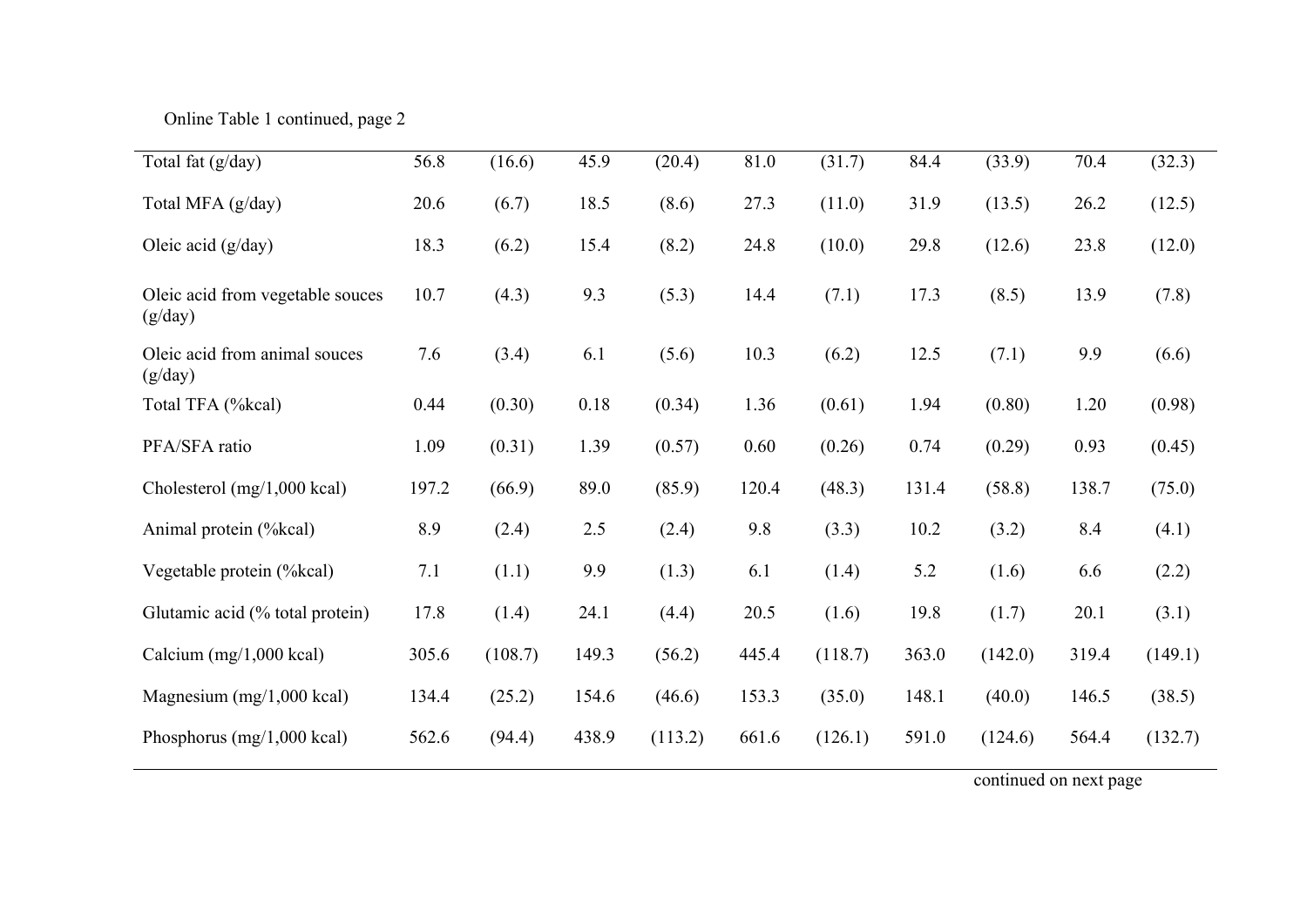Online Table 1 continued, page 3

| Non-heme iron $(mg/1,000 \text{ kcal})$               | 4.8         | (1.1)  | $7.5$       | (1.6)   | 5.8   | (1.5)  | 7.3         | (2.7)                  | 6.6         | (2.3)  |
|-------------------------------------------------------|-------------|--------|-------------|---------|-------|--------|-------------|------------------------|-------------|--------|
| Fiber $(g/1,000 \text{ kcal})$                        | 7.9         | (2.3)  | 14.2        | (3.8)   | 12.2  | (3.8)  | 9.0         | (3.4)                  | 10.0        | (4.0)  |
| Vitamin E $(mg/1,000 \text{ kcal})$                   | 4.9         | (1.4)  | 5.3         | (1.6)   | 4.5   | (1.6)  | 4.5         | (1.8)                  | 4.7         | (1.7)  |
| 7-Day alcohol $\degree$ (g/24hr)                      | 17.0        | (22.6) | 8.6         | (21.4)  | 14.7  | (19.2) | 6.9         | (13.7)                 | 10.5        | (18.8) |
| 7-Day alcohol among drinkers <sup>a</sup><br>(g/24hr) | 18.8        | (23.0) | 18.9        | (28.4)  | 16.6  | (19.6) | 9.9         | (15.4)                 | 14.5        | (20.7) |
| Urinary sodium (mmol/24hr)                            | 198.3       | (56.2) | 227.5       | (100.3) | 145.2 | (49.1) | 162.6       | (59.4)                 | 181.1       | (72.4) |
| Urinary potassium (mmol/24hr)                         | 48.9        | (13.6) | 38.3        | (12.7)  | 68.2  | (20.1) | 57.7        | (20.9)                 | 53.2        | (20.0) |
| Height $(m)$                                          | 1.61        | (0.09) | 1.59        | (0.08)  | 1.69  | (0.09) | 1.68        | (0.10)                 | 1.65        | (0.10) |
| Weight (kg)                                           | 61.2        | (10.2) | 58.9        | (10.0)  | 78.2  | (15.3) | 82.3        | (19.6)                 | 72.5        | (19.0) |
| Body Mass Index $(kg/m^2)$                            | 23.4        | (2.9)  | 23.1        | (3.4)   | 27.5  | (4.6)  | 28.9        | (5.9)                  | 26.4        | (5.5)  |
|                                                       | $\mathbf n$ | $(\%)$ | $\mathbf n$ | $(\%)$  | N     | $(\%)$ | $\mathbf n$ | $(\%)$                 | $\mathbf n$ | $(\%)$ |
| Family history of hypertension                        |             |        |             |         |       |        |             |                        |             |        |
| in any first degree relative                          |             |        |             |         |       |        |             |                        |             |        |
| -Yes                                                  | 528         | (46.1) | 298         | (35.5)  | 242   | (48.3) | 1,491       | (67.9)                 | 2,559       | (54.7) |
| -Unknown                                              | 406         | (35.5) | 188         | (22.4)  | 188   | (37.5) | 489         | (22.3)                 | 1,271       | (27.2) |
|                                                       |             |        |             |         |       |        |             | continued on next page |             |        |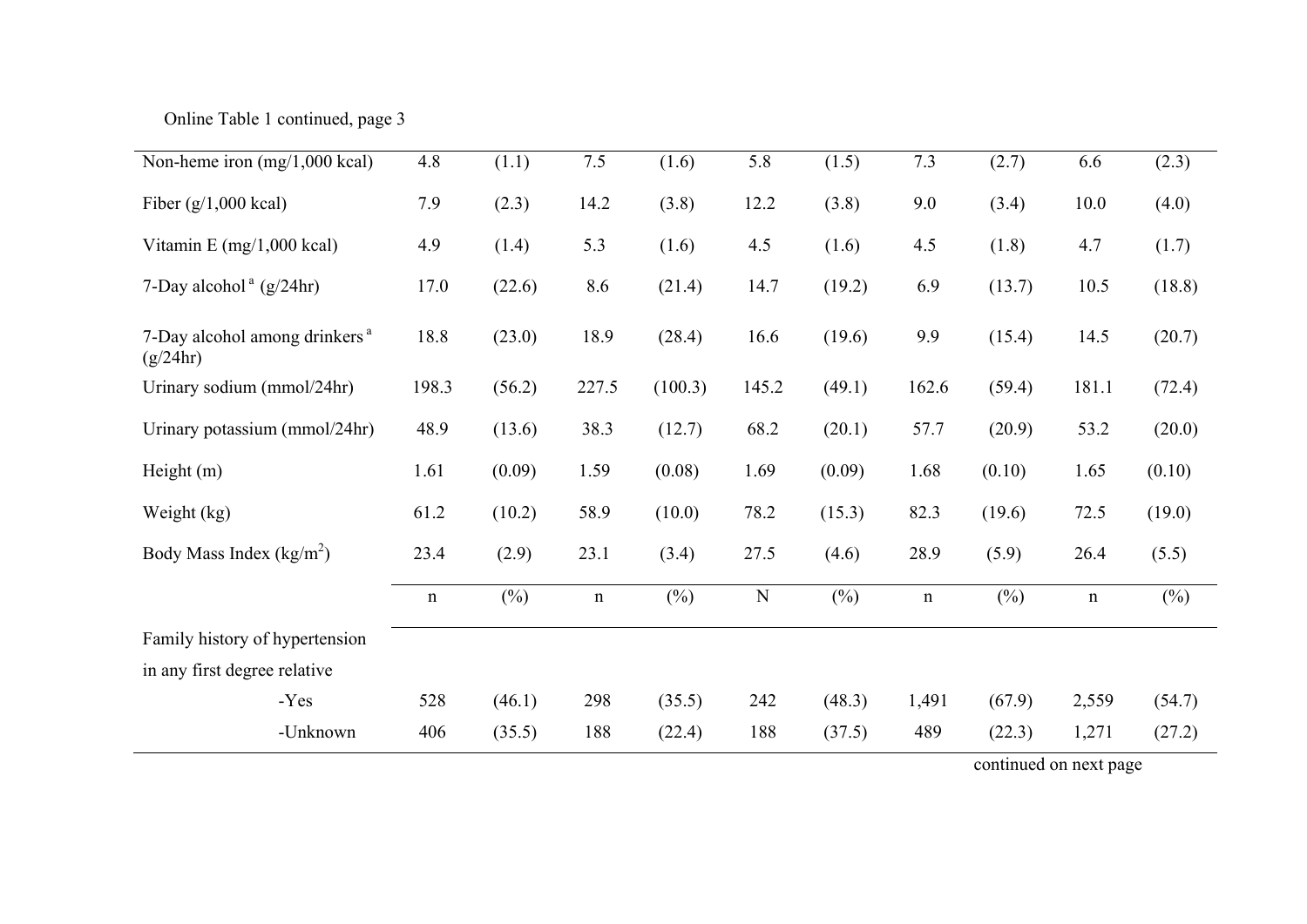# Online Table 1 continued, page 4

| Current alcohol drinkers                                                                                            | 1,039      | (90.7) | 382 | (45.5) | 444 | (88.6) | 1,533 | (69.8) | 3,398 | (72.6) |
|---------------------------------------------------------------------------------------------------------------------|------------|--------|-----|--------|-----|--------|-------|--------|-------|--------|
| Current cigarette smokers                                                                                           | <u>346</u> | (30.2) | 305 | (36.4) | 87  | (17.4) | 369   | (16.8) | 1,107 | (23.7) |
| Special diet: weight loss, weight<br>gain, vegetarian, salt reduced,<br>diabetic, fat modified, or other            | 76         | (6.6)  | 45  | (5.4)  | 106 | (21.2) | 401   | (18.3) | 628   | (13.4) |
| Taking dietary supplement                                                                                           | 243        | (21.2) | 34  | (4.1)  | 191 | (38.1) | 1,136 | (51.8) | 1,604 | (34.3) |
| High blood pressure b                                                                                               | 153        | (13.4) | 145 | (17.3) | 116 | (23.2) | 595   | (27.1) | 1,009 | (21.6) |
| History of heart attack, other<br>heart disease, stroke, or diabetes                                                | 131        | (11.4) | 59  | (7.0)  | 54  | (10.8) | 343   | (15.6) | 587   | (12.5) |
| Taking prescribed drug<br>treatment for high BP, CVD $\degree$ ,<br>diabetes, or affecting<br>cardiovascular system | 124        | (10.8) | 86  | (10.3) | 98  | (19.6) | 644   | (29.3) | 952   | (20.3) |

BP, blood pressure; PFA, polyunsaturated fatty acids; SFA, saturated fatty acids; MFA, monounsaturated fatty acids; TFA, trans fatty

acids; CVD, cardiovascular diseases.

<sup>a</sup> Average daily alcohol intake, from two histories per person of daily alcohol intake during the preceding 7 days.

<sup>b</sup> Systolic BP ≥140 mm Hg or diastolic BP ≥90 mm Hg or reporting use of medication for high BP

c Includes lipid-lowering drugs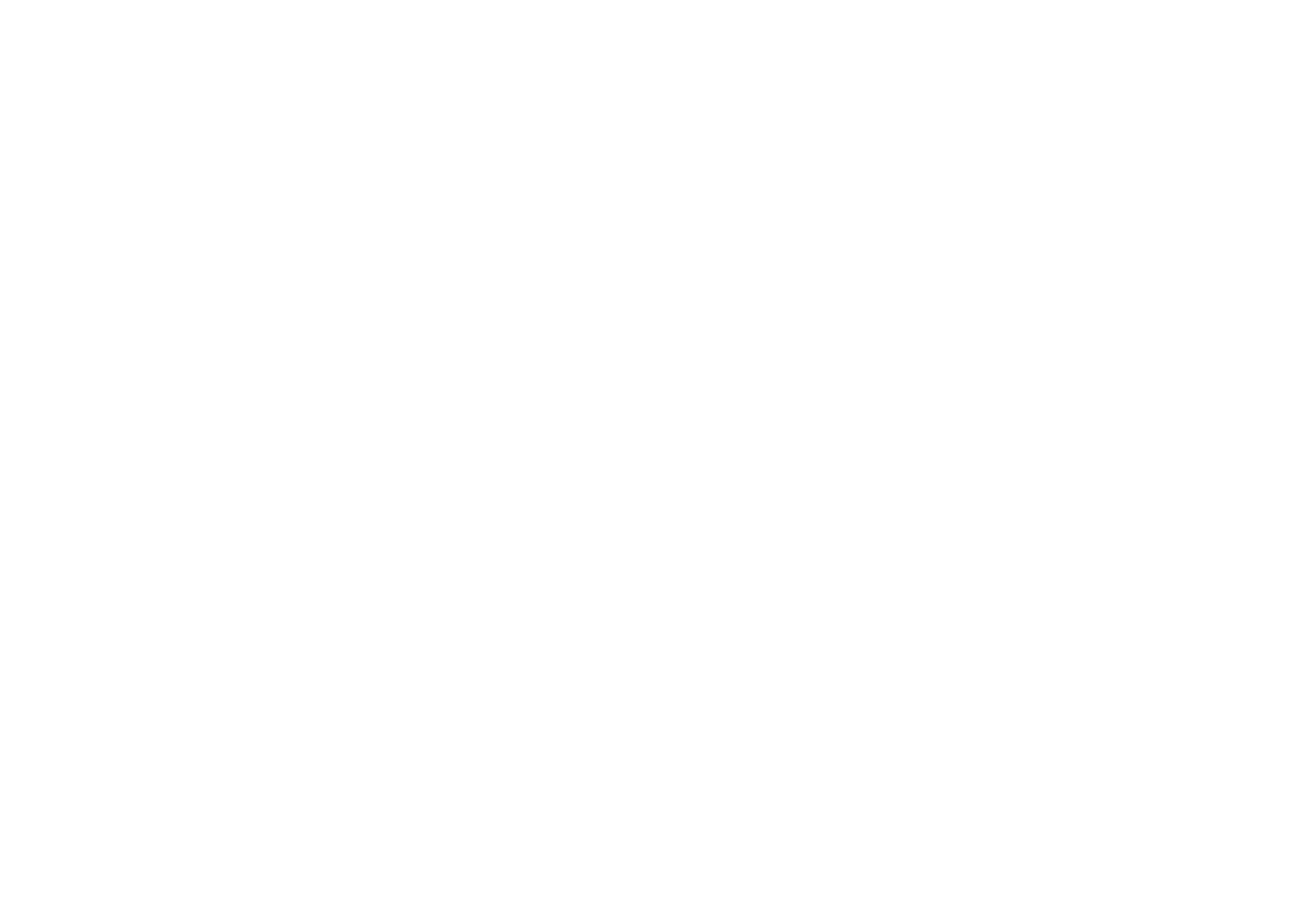| Japan $(n=1145)$                     |       |               | P. R. China (n=839)                              |       |               | $UK (n=501)$                    |       |               | $USA (n=2195)$                                       |       |               |
|--------------------------------------|-------|---------------|--------------------------------------------------|-------|---------------|---------------------------------|-------|---------------|------------------------------------------------------|-------|---------------|
| <b>Food source</b>                   | g/day | $\frac{0}{0}$ | <b>Food source</b>                               | g/day | $\frac{0}{0}$ | <b>Food source</b>              | g/day | $\frac{0}{0}$ | <b>Food source</b>                                   | g/day | $\frac{0}{0}$ |
| Fats, oils &<br>margarines           | 5.3   | 25.5          | Fats, oils &<br>margarines                       | 9.4   | 50.5          | Fats, oils &<br>margarines      | 8.4   | 30.7          | Fats, oils &<br>margarines                           | 10.3  | 32.3          |
| Meats                                | 4.1   |               | 19.8 Meats                                       | 3.7   | 20.0          | Meats<br>Cakes,<br>puddings,    | 5.8   | 21.1          | Meats                                                | 8.2   | 25.8          |
| Fish<br>Condiments &                 | 1.9   | 9.2           | Pasta, rice &<br>noodles                         | 1.3   | 6.7           | cookies & other<br>sweet snacks | 4.1   | 15.1          | Milk & cheese<br>Condiments &                        | 2.4   | 7.5           |
| seasonings                           | 1.8   | 8.5           | Eggs                                             | 0.9   | 5.0           | Milk & cheese                   | 2.4   | 8.7           | seasonings<br>Cakes,<br>puddings,<br>cookies & other | 2.0   | 6.2           |
| Eggs                                 | 1.7   | 8.1           | Grains & flour                                   | 0.9   | 4.9           | Savoury snacks<br>Bread, rolls, | 1.0   | 3.8           | sweet snacks                                         | 1.9   | 5.9           |
| Milk & cheese<br>Cakes,<br>puddings, | 1.2   | 5.6           | Nuts & seeds                                     | 0.9   | 4.8           | biscuits                        | 1.0   | 3.6           | Nuts & seeds                                         | 1.8   | 5.5           |
| cookies & other<br>sweet snacks      | 1.1   | 5.3           | Bread, rolls,<br>biscuits<br>Cakes,<br>puddings, | 0.6   |               | $3.0$ Eggs                      | 0.7   | 2.5           | Bread, rolls,<br>biscuits                            | 1.4   | 4.3           |
| Vegetarian meat                      |       |               | cookies & other                                  |       |               | Soup, gravy &                   |       |               |                                                      |       |               |
| substitutes<br>Pasta, rice &         | 1.0   |               | 4.6 sweet snacks<br>Vegetarian meat              | 0.3   | 1.5           | sauces                          | 0.7   |               | 2.4 Eggs<br>Ice-cream &                              | 1.1   | 3.3           |
| noodles<br>Bread, rolls,             | 0.7   | 3.6           | substitutes                                      | 0.3   | 1.5           | Nuts & seeds<br>Condiments &    | 0.6   | 2.3           | frozen treats                                        | 0.6   | 1.9           |
| biscuits                             | 0.6   | 2.9           | Fish                                             | 0.2   | 1.1           | seasonings                      | 0.5   | 1.7           | Savoury snacks<br>Other dairy                        | 0.6   | 1.9           |
| Nuts & seeds<br>Other dairy          | 0.6   | 2.8           |                                                  |       |               | Fish<br>Other dairy             | 0.4   | 1.5           | products                                             | 0.4   | 1.1           |
| products                             | 0.3   | 1.5           |                                                  |       |               | products<br>Vegetables &        | 0.4   | 1.4           |                                                      |       |               |
|                                      |       |               |                                                  |       |               | beans                           | 0.4   | 1.3           |                                                      |       |               |

**Online Table 2.** Foods contributing >1% of total monounsaturated fatty acid intake.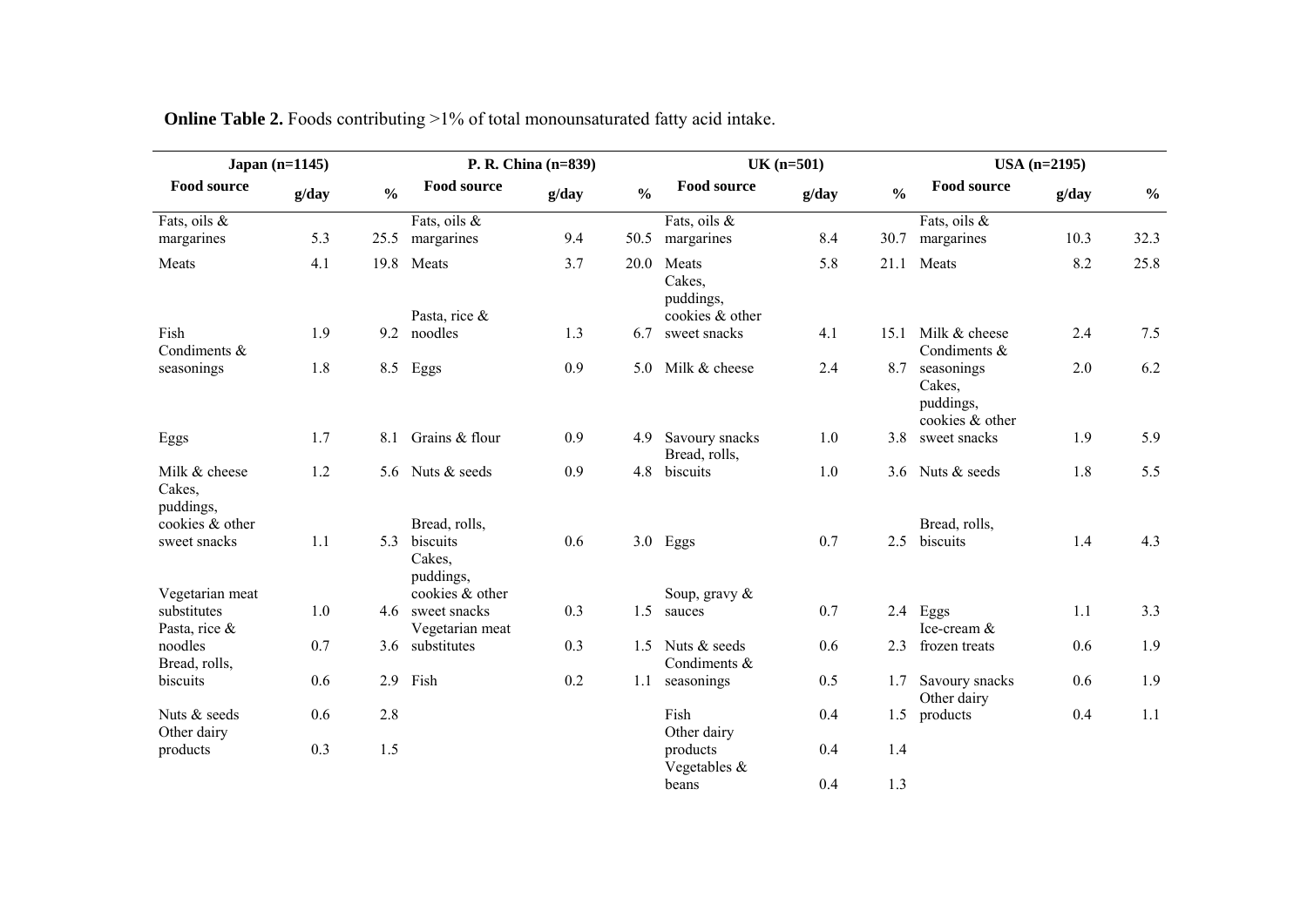| ereals | 0.3<br>. | . |  |  |
|--------|----------|---|--|--|
|        |          |   |  |  |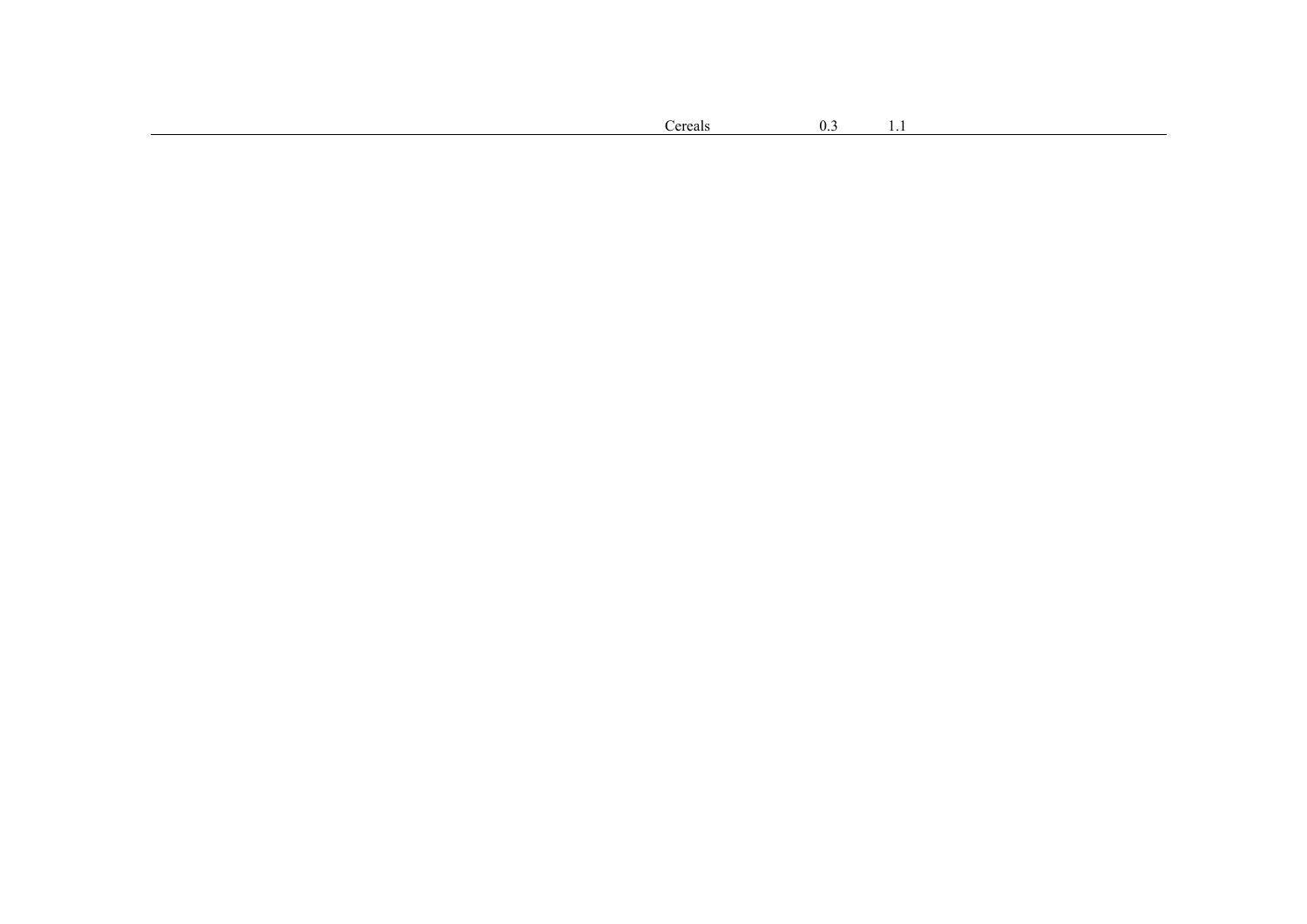| Variable                          | <b>Total MFA</b> | Oleic acid   | Oleic acid from<br>vegetable sources | Oleic acid from<br>animal sources |
|-----------------------------------|------------------|--------------|--------------------------------------|-----------------------------------|
| <b>Total MFA</b>                  | $\mathbf{1}$     | 0.98         | 0.64                                 | 0.60                              |
| Oleic acid                        | 0.98             | $\mathbf{1}$ | 0.68                                 | 0.58                              |
| Oleic acid from vegetable sources | 0.64             | 0.68         | $\mathbf{1}$                         | $-0.20$                           |
| Oleic acid from animal sources    | 0.60             | 0.58         | $-0.20$                              | $\mathbf{1}$                      |
| Total energy                      | 0.16             | 0.15         | 0.11                                 | 0.08                              |
| Total fat                         | 0.94             | 0.93         | 0.58                                 | 0.60                              |
| <b>Total SFA</b>                  | 0.73             | 0.72         | 0.22                                 | 0.73                              |
| <b>Total PFA</b>                  | 0.52             | 0.54         | 0.63                                 | 0.03                              |
| Total n-3 PFA                     | 0.34             | 0.27         | 0.30                                 | 0.04                              |
| Total n-6 PFA                     | 0.51             | 0.54         | 0.63                                 | 0.02                              |
| PFA/SFA ratio                     | $-0.18$          | $-0.17$      | 0.26                                 | $-0.52$                           |
| Keys score                        | 0.55             | 0.53         | $-0.04$                              | 0.76                              |
| Dietary cholesterol               | 0.37             | 0.35         | $-0.04$                              | 0.52                              |
| <b>Total TFA</b>                  | 0.45             | 0.46         | 0.42                                 | 0.15                              |
| Animal protein                    | 0.19             | 0.17         | $-0.18$                              | 0.42                              |
| Vegetable protein                 | $-0.33$          | $-0.31$      | $-0.01$                              | $-0.40$                           |
| Glutamic acid                     | $-0.03$          | $-0.04$      | $-0.14$                              | 0.13                              |
| Calcium                           | $-0.09$          | $-0.10$      | $-0.10$                              | $-0.02$                           |
| Magnesium                         | $-0.28$          | $-0.27$      | $-0.09$                              | $-0.25$                           |
| Phosphorus                        | $-0.13$          | $-0.14$      | $-0.19$                              | 0.04                              |
| Non-heme iron                     | $-0.15$          | $-0.14$      | $-0.03$                              | $-0.14$                           |

**Online Table 3.** Partial correlation coefficients <sup>a</sup> of monounsaturated fatty acids, oleic acid with other variables.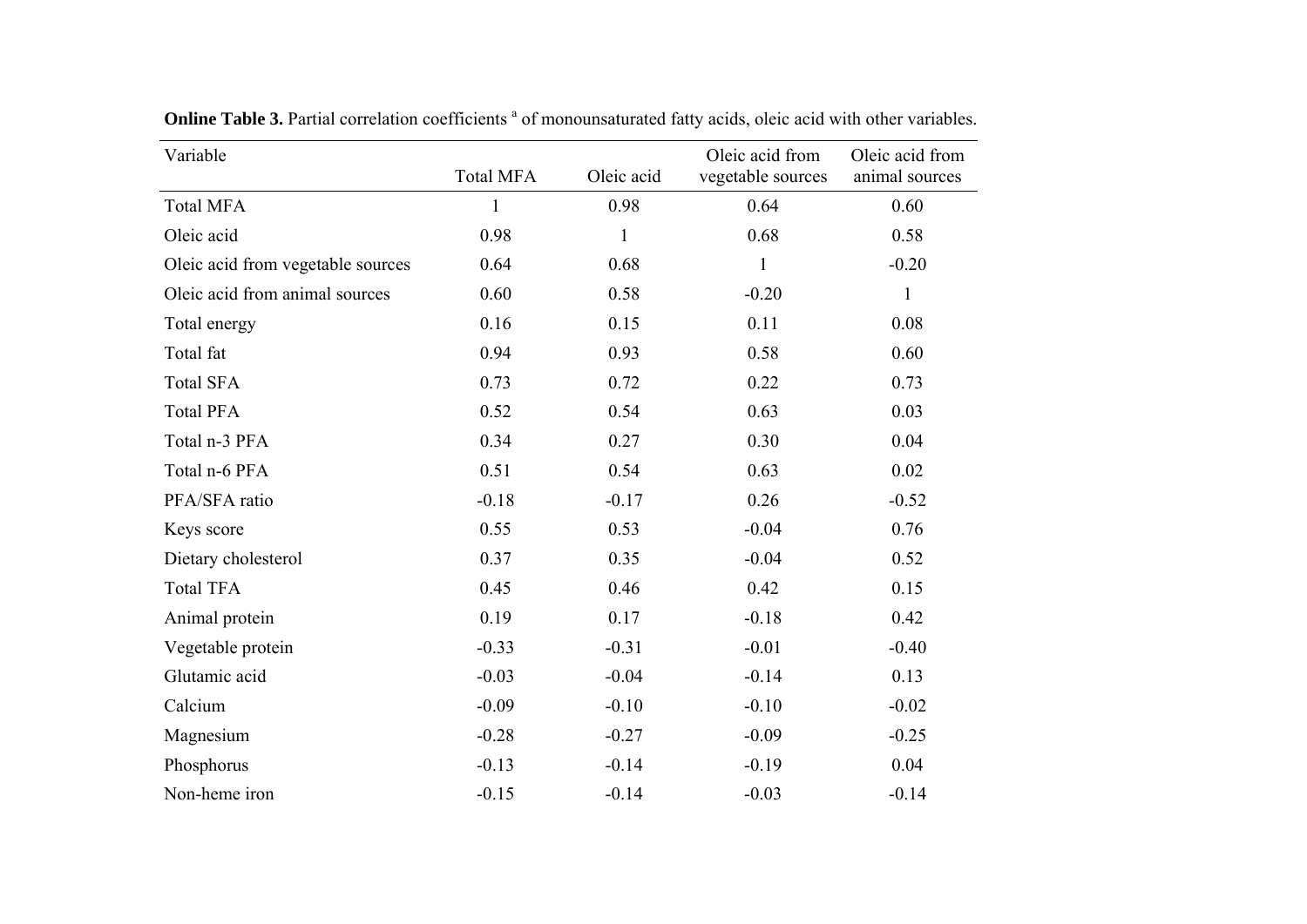| Fiber              | $-0.29$ | $-0.27$ | $-0.06$ | $-0.29$ |
|--------------------|---------|---------|---------|---------|
| Vitamin E          | 0.26    | 0.26    | 0.43    | $-0.12$ |
| 7-day alcohol      | $-0.09$ | $-0.09$ | $-0.11$ | 0.00    |
| Urinary Na         | 0.09    | 0.09    | 0.01    | 0.11    |
| Urinary K          | $-0.08$ | $-0.08$ | $-0.03$ | $-0.06$ |
| Urinary Na/K ratio | 0.13    | 0.13    | 0.02    | 0.14    |
| Height             | 0.06    | 0.05    | 0.05    | 0.02    |
| Weight             | 0.13    | 0.12    | 0.02    | 0.14    |
| BMI                | 0.11    | 0.10    | 0.00    | 0.14    |

MFA, monounsaturated fatty acids; SFA, saturated fatty acids; PFA, polyunsaturated fatty acids; TFA, trans fatty acids; Na, sodium; K, potassium; BMI, body mass index.

Variables are %kcal (total MFA, oleic acid, total fat, total SFA, total PFA, n-6 PFA, n-3 PFA, TFA, animal protein, vegetable protein, glutamic acid), kcal (energy), mg/1,000 kcal (cholesterol, calcium, magnesium, phosphorus, vitamin E), g/1,000 kcal (fiber), g/24-h

(7-day alcohol), mmol/24-h (urinary Na, urinary K), m (height), kg (weight), kg/m<sup>2</sup> (BMI).

<sup>a</sup> Pooled by country (weighted by n), adjusted for age, gender, centre.